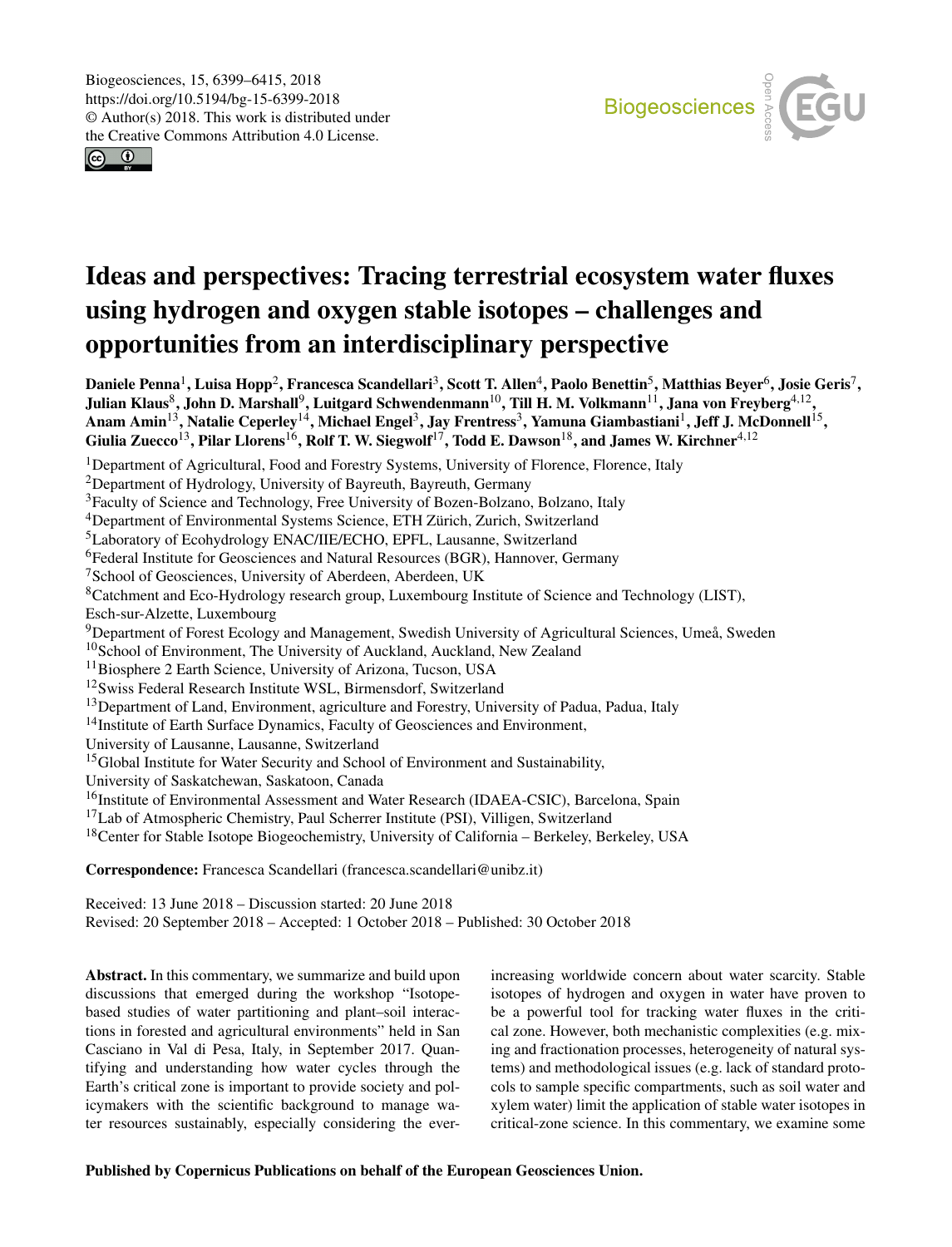of the opportunities and critical challenges of isotope-based ecohydrological applications and outline new perspectives focused on interdisciplinary research opportunities for this important tool in water and environmental science.

## 1 Understanding water availability in the environment

Understanding water fluxes in the critical zone, the thin dynamic skin of the Earth that extends from the top of the vegetation canopy, through the soil, down to groundwater (Brooks et al., 2015), is becoming increasingly important as the climate changes, as human population grows, and as water supplies become increasingly constrained (OECD, 2012; WWAP, 2015). Although human water use often relies on rivers or aquifers, these resources are maintained by criticalzone processes that determine the movement of water downward to groundwater, lakes, and streams ("blue water") or upward to the atmosphere via evapotranspiration ("green water"). A better understanding of the factors that control the availability and the fate of water in the critical zone is vital to maintaining ecosystem services in a changing world (Grant and Dietrich, 2017). A more detailed mechanistic understanding of water fluxes in the critical zone would serve at least two important purposes: first, it would enable hydrological and climate models to better predict changes in greenand blue-water fluxes; second, it would support management and conservation strategies that promote long-term sustainability of water resources and related ecosystem functions.

Given the variety of intertwined processes at work in the critical zone, understanding water movement through terrestrial ecosystems is inherently interdisciplinary. Critical zone processes have often been examined separately within different disciplines, such as hydrology, soil physics, forest and landscape ecology, agroecology, biogeochemistry, and plant physiology. Stable isotopes of hydrogen  $({}^{2}H)$  and oxygen  $(^{18}O)$  are effective tools for tracing water movement through soils, aquifers, streams, plants, and the atmosphere, and therefore can connect the disciplines mentioned above. These stable isotopes have been used as hydrological and ecophysiological tracers for more than five decades (Kendall and McDonnell, 1998; Vitvar et al., 2005; Dawson et al., 2002; Werner et al., 2012). Advancements in isotope-based tools and methods (e.g. Volkmann et al., 2014, 2016a; von Freyberg et al., 2017; see also the review by Sprenger et al., 2015 for pore water analysis) have recently contributed to interdisciplinary research on critical-zone water movement. A search in any literature database will reveal that there has been a sharp increase in the number of papers published on these topics in the last 10–15 years, corresponding to the introduction of commercially available and affordable laser spectroscopy systems. Laser spectrometers allow for simultaneous analysis of hydrogen and oxygen isotopes, and are cheaper and easier to operate than isotope-ratio mass spectrometers. This has made it easier than before to analyse isotopic data in the dual-isotope space (<sup>18</sup>O vs.  $\delta^2$ H). Consequently, recent studies have revealed problems in the simplifying assumptions that underlie past investigations, especially those related to steady-state and well-mixed conditions, i.e. the assumption that water in the subsurface mixes instantaneously and completely in one common reservoir, so that no differences in isotopic composition would be observed in the subsurface.

These topics were intensively discussed at the recent workshop on "Isotope-based studies of water partitioning and plant–soil interactions in forested and agricultural environments" held at Villa Montepaldi, San Casciano in Val di Pesa, Florence, Italy on 27–29 September 2017. The workshop brought together scientists from 12 countries who use stable isotopes of hydrogen and oxygen to study water movement across the critical zone. The objective was to share perspectives on major obstacles (and their potential solutions) in applying isotope analyses in critical-zone studies. This paper reports the main outcomes of the workshop, summarizing perspectives on several urgent challenges and future research opportunities.

# 2 Stable isotopes of hydrogen and oxygen: versatile and interdisciplinary tools

Several stable isotopes of hydrogen and oxygen are naturally present in the water molecule, allowing for effective tracing of water as it moves through the critical zone. In general, we have good theoretical knowledge about individual chemical, physical, and biological processes that control the isotopic composition of water (Gat and Gonfiantini, 1981; Kendall and McDonnell, 1998). Specifically, the interactions between the vapour, liquid, and solid phases of water explain most of their isotope variability. By applying this theoretical knowledge to real-world conditions, models have been developed to explain the isotopic composition of (liquid) precipitation condensing from cloud vapour (Dansgaard, 1964; Gat, 1980, 1996; Clark and Fritz, 1997). Although these models were shown to yield reliable predictions on annual timescales, predicting the isotopic composition of water in the atmosphere on shorter timescales remains difficult due to its short residence time (around 9 days; van der Ent and Tuinenburg, 2017) and non-uniform atmospheric mixing. Other models are available to explain the isotopic fractionation that occurs during evaporation from water bodies (Craig and Gordon, 1965), from the upper part of the soil profile (e.g. Barnes and Allison, 1988), from plant canopies (Cernusak et al., 2016; Allen et al., 2017), and even within the soil (Lin and Horita, 2016). Predicting fractionation from water bodies is relatively easy because they are reasonably well mixed near the surface, while predicting the isotopic composition of water in soils and canopies remains difficult (Sprenger et al., 2016).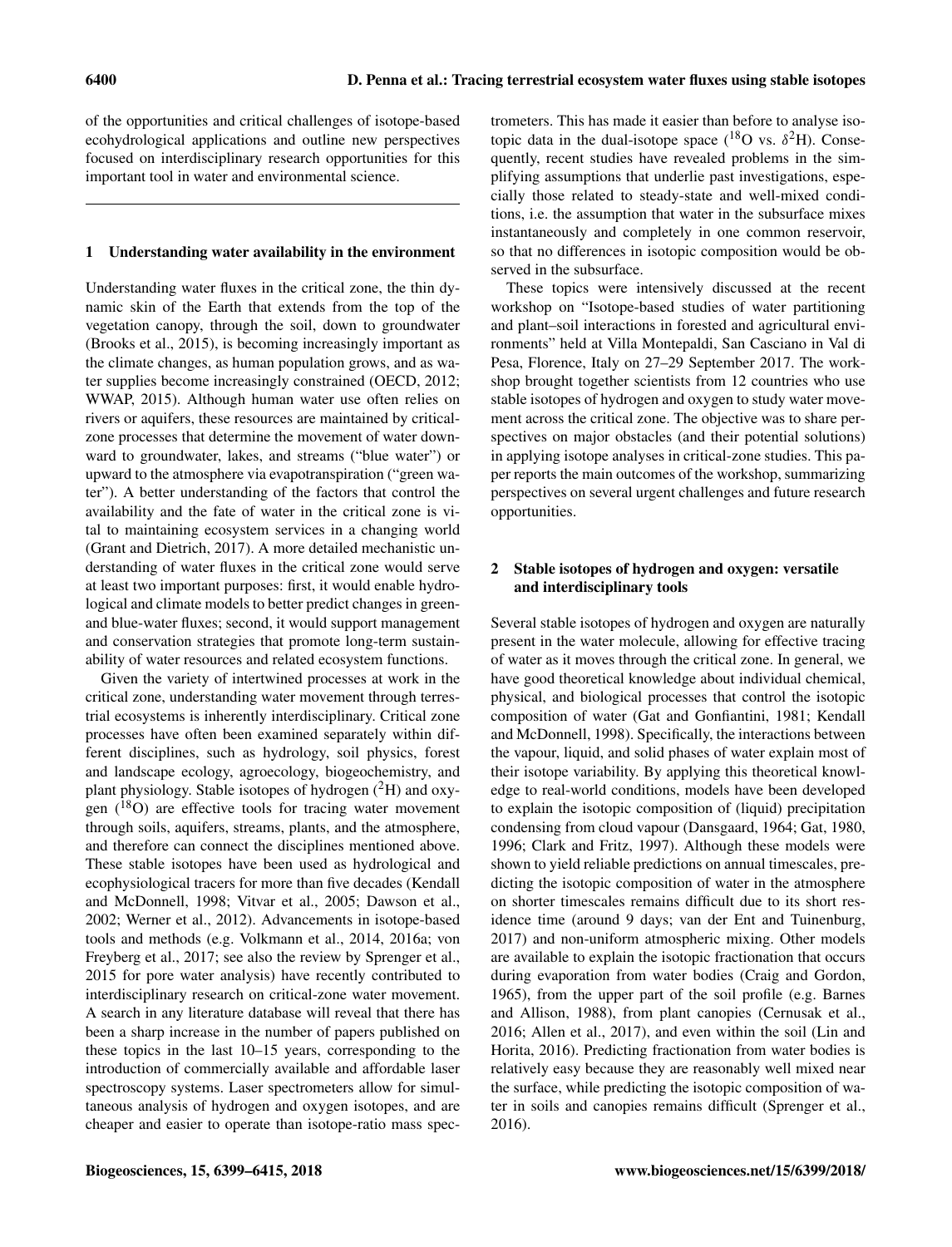It is usually assumed that root water uptake does not alter the isotopic composition of the water in the roots or the stem, and therefore xylem water samples from plant tissue should reflect the isotopic composition of the source water (Dawson et al., 2002, and references cited therein). However, a few studies have suggested that plants, particularly halophytes and xerophytes, may fractionate the water they are using (Ellsworth and Williams, 2007), which results in an enrichment of heavy isotopes in the surrounding soil water under certain conditions (Vargas et al., 2017). At the leaf level, evaporation during transpiration can cause strong isotopic enrichment of the heavier isotopes <sup>2</sup>H and <sup>18</sup>O in the leaf water that remains (Dawson and Ehleringer, 1998).

Recent technological advancements can help to gather isotope measurements at higher temporal or spatial resolutions. The oldest but still most common device for analysing stable isotopes of light elements is the isotope-ratio mass spectrometer (IRMS) coupled with different peripherals allowing different sample media to be processed. In the past 10– 15 years, new types of isotope analysers have become widely available, based on the use of tuneable diode lasers that can scan across a range of frequencies (off-axis integrated cavity output spectroscopy, OA-ICOS, and cavity ring-down spectroscopy, CRDS). The repeatability and reproducibility of these instruments are comparable to IRMS (Penna et al., 2010, 2012), but they are substantially cheaper and can be installed directly in the field for continuous, automatic measurements of liquid or water vapour samples (e.g. Berman et al., 2009; Pangle et al., 2013; Oerter et al., 2017; von Freyberg et al., 2017). However, laser instruments are sensitive to interference by organic substances that are often present in plant- and soil-water samples, and also to background gas compositional changes (in the case of cavity ring-down spectroscopy; see Gralher et al., 2018). Recent efforts have therefore been directed towards identifying the interfering molecules and providing sample preparation protocols and software tools to avoid or correct for such interferences (e.g. West et al., 2011; Martín-Gómez et al., 2015), although organic contamination on water isotopic measurements is still an unsolved problem (Wassenaar et al., 2018). Recently, new in situ sampling techniques have been developed to analyse components of the water cycle that have eluded researchers until now. For example, new sampling probes have been developed to quasi-continuously extract water vapour from tree stems or soils for real-time isotope analysis (Volkmann et al., 2016b; Oerter and Bowen, 2017), to analyse gas exchange at the leaf level (Dubbert et al., 2014; Volkmann et al., 2016a), and to partition evapotranspiration in woody plants (Wang et al., 2010). These technical advances allow for continuous and unattended isotope measurements and hold promise for advancing our understanding of water storage dynamics, flow pathways, and exchange processes in the critical zone.

#### 3 Current knowledge, limitations, and challenges

At the workshop, current knowledge and several key challenges in isotope-based studies of water flow pathways and plant–soil interactions in the critical zone were identified and discussed. Here, we summarize the known sources of isotopic variability in ecohydrological compartments and the related challenges in three main themes: methodological and conceptual limitations, heterogeneity in catchments and terrestrial ecosystems, and scaling issues.

# 3.1 Methodological and conceptual limitations: sampling the right water pool

Questions such as "What are the preferential water sources for plant root uptake?", "To which extent do soil physical properties (e.g. soil texture, percentage pore space, soil organic matter content) influence the isotopic composition of water taken up by plants?" and "What are the implications" of different transport times and water storage within the root zone and within plants?" are central to understanding water fluxes in the critical zone, and they have been explored in many stable isotope studies (e.g. White et al., 1985; Dawson and Ehleringer, 1991; Stahl et al., 2013; Bowling et al., 2017; Evaristo and McDonnell, 2017). While isotope measurements have become more accurate over the years and progress has been made in quantifying the proportions of different water sources by using Bayesian mixing models (such as SIAR, MixSIAR; see, for example, Evaristo et al., 2017; Rothfuss and Javaux, 2017), many conceptual and methodological challenges remain.

For example, some studies conducted at the catchment scale have found that water taken up by roots was isotopically different from stream water and groundwater (Brooks et al., 2010; McCutcheon et al., 2017). This suggests either that source-water sampling was incomplete, that fractionation processes modified the isotope composition of the water taken up by plants before or during uptake itself, or that other methodological issues may limit the utility of stable isotopes in tracing ecosystem water fluxes. Vital here is the issue of how to appropriately sample and extract water from soil and plant tissues. Several studies have shown that water from the same soil or xylem sample can have different isotopic compositions when extracted with different techniques. For example, soil water extracted with tension lysimeters may be isotopically different from that extracted with cryogenic distillation (Landon et al., 1999; Koeniger et al., 2011; Orlowski et al., 2016b; Gaj et al., 2017b; Thoma et al., 2018) and plant water extracted cryogenically may differ from water directly sampled from the xylem (e.g. Volkmann et al., 2016b; Zhao et al., 2016). Isotope ratios may also differ with different extraction times (West et al., 2006). It has been suggested that these differing signatures may represent different fractions of the total soil- or plant-water reservoir. What is lacking, but urgently needed (Berry et al., 2017), is to (i) de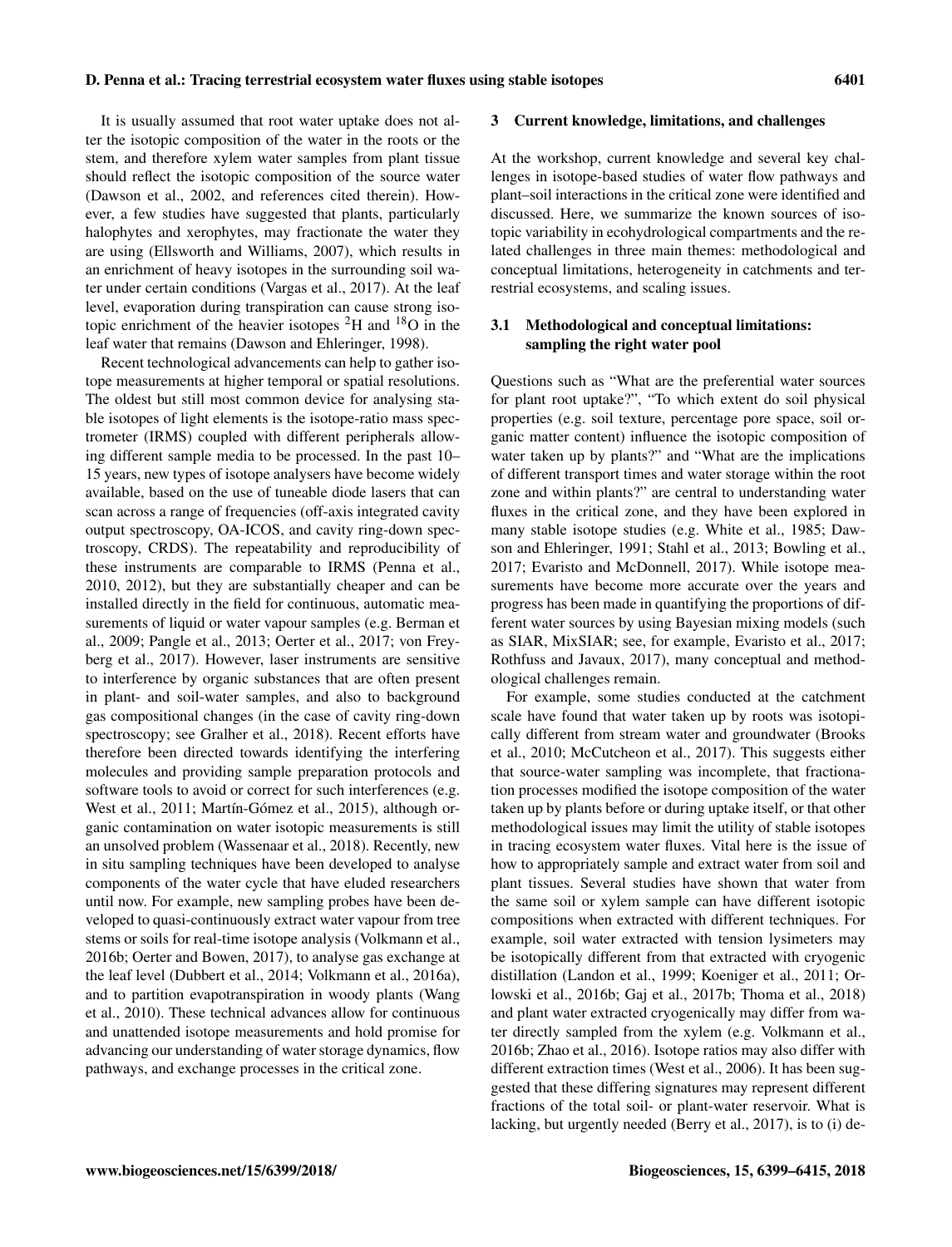velop well-tested and standardized sampling, extraction, and isotope analysis protocols and (ii) verify whether these extraction methods faithfully return the water pools we actually aim to analyse.

Another issue that needs to be addressed is the pore-scale variation in soil-water isotopic composition. It has been suggested that differences in soil-water isotopic composition depend on the soil-water potential in different pore spaces, often referred to as "tightly bound" versus "mobile" water. Note that this language can be misleading because plants can use both. For example, plants sometimes rely on obtaining less-mobile matrix water that may have an isotopic composition distinct from the mobile gravity-drained water fraction that transits from the hillslope to groundwater and to streams (Brantley et al., 2017). However, soil and subsurface waters of different mobility were also found to be isotopically similar, and isotopic differences in these water sources can occur for reasons not related to mobility (McCutcheon et al., 2017). This suggests that our current perspective on why subsurface waters may vary isotopically is still limited. Currently, extraction of bulk water from soils or other subsurface compartments is done on relatively large soil sample volumes  $(50 \text{ cm}^3 \text{ and above})$ ; Sprenger et al., 2015). However, experimental designs and methods that target the isotopic composition of water that is bound with different potentials and distributed in different pore sizes on scales below 50 cm<sup>3</sup> are needed to test whether such small-scale differences exist and to subsequently represent them in mixing models. If soil-water isotopic composition cannot explain the observed isotopic signature in plant (xylem) water, then other factors (e.g. plant physiological processes such as fractionation at the soil-root interface, uptake of dew, mist and/or fog via leaves and bark, evaporation through the bark, or mixing of xylem and phloem water) may explain these patterns (Eller et al., 2013; Berry et al., 2014; Martín-Gómez et al., 2016; Sprenger et al., 2017, 2018b; Lehmann et al., 2017; Dawson and Goldsmith, 2018).

Similar conceptual constraints relate to measuring the isotopic composition of water in plant tissue. It can take hours to days (or even months; Meinzer et al., 2006) for water absorbed by tree roots to reach the leaves (Dye et al., 1992; Ubierna et al., 2009). Further, water can be stored in the sapwood and outside the water transport pathway for days, particularly in conifers (Waring and Running, 1978; Meinzer et al., 2006). Thus, the isotopic composition of xylem water may not always reflect the current water source(s) used by plants but may instead be influenced by water taken up days or even months beforehand (Brandes et al., 2007; Treydte et al., 2014). Recent experimental and modelling studies have revealed that xylem isotopic signatures also vary on short, sub-daily timescales (Volkmann et al., 2016a), but that water taken up by plants may be a mixture of both young water (from the current growing season) and old water (precipitation from the previous year), also depending on the time of the year (Brinkmann et al., 2018; Sprenger et al., 2018a). So far, most studies have assumed – not explicitly but often implicitly – some kind of steady-state condition when trying to determine tree water uptake patterns. In addition, considerable spatial variation in xylem isotopic signatures within trees has been observed with values differing around and along tree stems (Cernusak et al., 2005; Volkmann et al., 2016a, b) and between stem and branch water (Dawson and Ehleringer, 1993; Cernusak et al., 2005; Ellsworth and Williams, 2007; Zhao et al., 2016). How these temporal and spatial variations in plant isotopic signatures can inform endmember determination, and how they can be integrated into mixing models, remain unsolved issues at present.

The "two water worlds" hypothesis (McDonnell, 2014) has challenged the assumption of complete subsurface mixing that underlies many catchment models (Pfister and Kirchner, 2017). This hypothesis postulates that more mobile soil water contributes to groundwater recharge and streamflow, whereas "tightly bound" water tends to be used by plants (McDonnell, 2014; Evaristo et al., 2015). Preliminary evidence from catchment studies based on the dual-isotope approach showed that bulk soil water was isotopically different from tension lysimeter water collected at the same depth (Brooks et al., 2010); that shallow soil-water pool utilized by plants differed in isotopic composition from precipitation, stream baseflow, and soil-lysimeter water pools (Goldsmith et al., 2012); and that xylem water may be isotopically similar to soil water and rainwater, but different from streamflow and groundwater (Penna et al., 2013). The two water worlds hypothesis has stimulated new interpretations of ecohydrological data and new research questions to investigate water flow pathways in catchments (McDonnell, 2014) but also calls into question how often such dichotomous conditions exist in natural systems (Brantley et al., 2017). Currently, there seems to be a tendency to focus on just confirming or rejecting this one hypothesis, although, as outlined in Berry et al. (2017) and Sprenger et al. (2016), alternative hypotheses need to be developed and tested to improve our current understanding. Because water held in the root zone or moving through that zone and other subsurface layers is a continuum, where water transport is driven by gradients, and not separate worlds, we see the necessity to move from the simplistic two water worlds hypothesis to an " $n$  water worlds" concept, where multiple water reservoirs and flow pathways are invoked and parameterized, doing justice to the distribution of the different substrate types and sites. A challenge is that we are currently lacking easily applicable methods to sample the isotopic composition along this continuum. This can limit (and bias) sampling to only highly mobile and bulk soil water sampled by either tension lysimeters or cryogenic extraction and direct equilibration, respectively. Very recent findings highlighted that the relative contributions of mobile and less-mobile (bound at a wide range of water tensions) water are temporally variable and that the mobile water does not reflect the total plant-available water (Berry et al., 2017; Sprenger et al., 2018b). This should not be sur-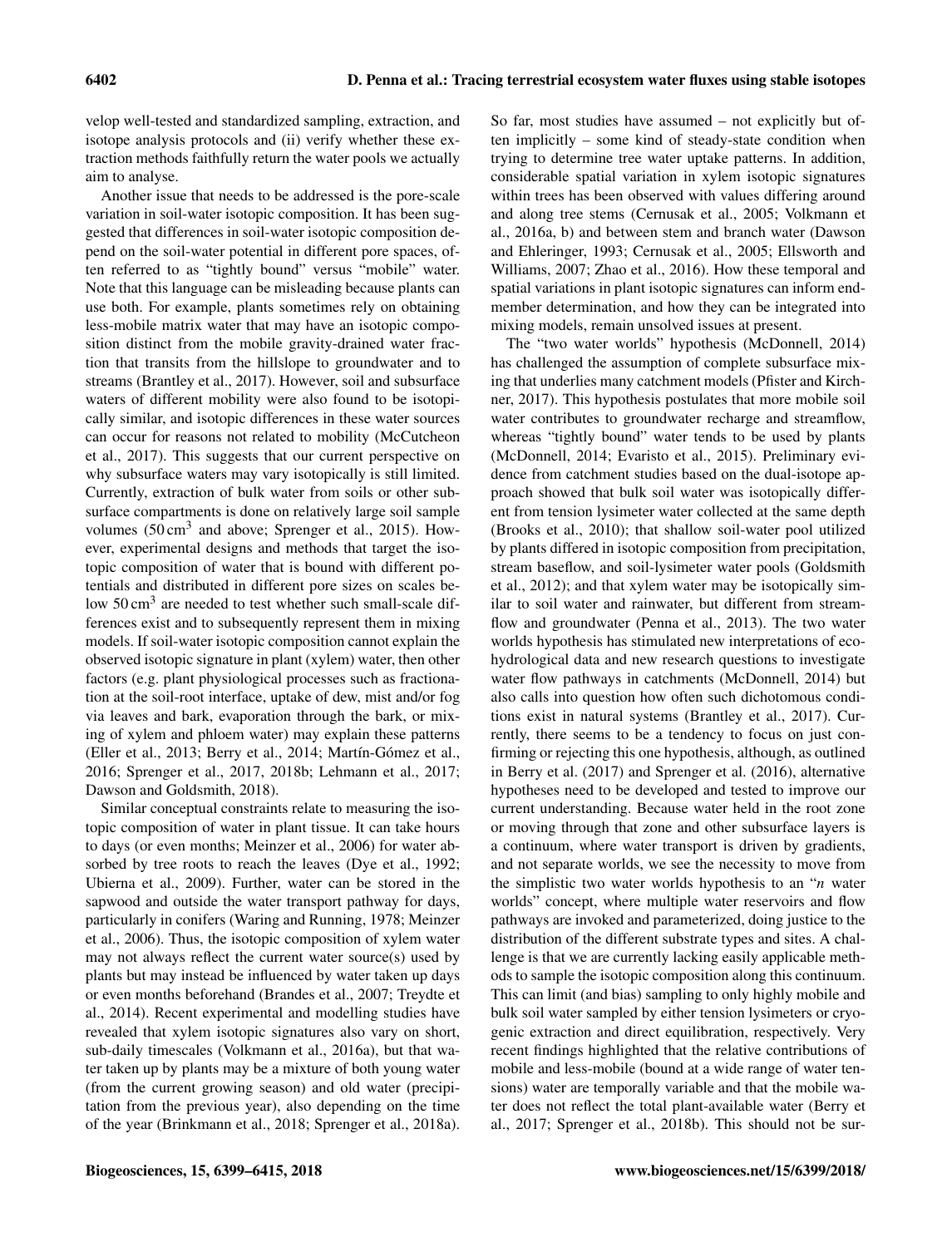prising: if water is highly mobile then it passes by roots too quickly for them to use. Although efforts have been made to compare different methods to sample water of different mobility for isotopic analysis (e.g. Geris et al., 2015; Orlowski et al., 2016b), we still lack clear definitions for distinguishing these multiple water pools. In addition to these methodological constraints, we also need to enhance our understanding of what pools of water plants might use and why. Some suggest that plants will use more "tightly bound" water even when more easily accessible, mobile water is available. As discussed by Bowling et al. (2017), plant-water uptake and transport within the plant are primarily physical processes driven by a potential gradient between soil and leaf. Thus, this notion of plants using "tightly bound" water is inconsistent with the well-established mechanisms of water uptake and transport in plants, i.e. via water potential gradients where plants are known to take up whatever water is most easily accessed (highest water potential) if they in fact have functional roots there (Dixon and Joly, 1896). The assumption that plants take up "tightly bound" water (as indicated by isotopic evidence) in the presence of less "tightly bound" water near the roots violates current physiological understanding about the mechanism of water uptake. Likely, other mechanisms, still not fully appreciated, affect the isotopic composition of water in plants. Therefore, we should inquire into them instead of invoking a notion about plantwater uptake that is inconsistent with previous investigations on plant physiology.

#### 3.2 Heterogeneity in catchments and ecosystems

Given that the natural environment is heterogeneous on all scales, that sampling is by definition incomplete, and that the analytical process adds random errors (and, often, systematic biases), isotopic data are inherently subject to uncertainties. While many of our research questions are specifically focussed on exploring heterogeneous patterns across different domains (e.g. different climatological conditions, soil types or vegetation types), there is also considerable variability within each domain. Observed differences in the isotopic composition of water in various compartments of a catchment or an ecosystem are the result of many, often simultaneous, processes. The isotopic compositions of water samples are often shaped by mixing as well as fractionation processes; both mixing and fractionation can occur in different compartments (e.g. soils, plants, atmosphere), either simultaneously or at different times as water passes through the system. Because we still lack a thorough understanding of the underlying mixing and fractionation processes and of the spatial and temporal scales at which they operate, difficulties remain in interpreting the isotopic compositions that we measure in our environmental samples. While early isotope applications in catchment studies demonstrated the importance of considering temporal variability in precipitation and runoff (Kendall and McDonnell, 1993), less attention was initially paid to spatial heterogeneity, especially at the hillslope or small catchment scale, under the assumption that streamflow inherently integrates over spatial variations in the upslope contributing area. However, it is now well known that characterizing the spatial patterns in isotopic composition (so-called "isoscapes") is another important tool for increasing our understanding of hydrological processes (West et al., 2009; Bowen and Good, 2015). In addition, applications in ecohydrology often require spatially explicit characterizations of soil water, groundwater, and plant water, which do not necessarily integrate across large spatial areas and thus reflect local heterogeneity. In the following, we highlight the main sources of heterogeneity that characterize different water pools relevant to ecohydrological studies.

Precipitation represents a major source of spatio-temporal heterogeneity that results in variations in all subsequent biological and hydrological compartments. The combined effects of variability in atmospheric parameters such as humidity, temperature, and solar radiation influence the isotopic composition of precipitation, manifesting in temporal (Dansgaard, 1964; Rozanski et al., 2013; Coplen et al., 2008, 2015; Munksgaard et al., 2012) and spatial (Ingraham, 1998; Bowen and Revenaugh, 2003; Bowen, 2008; Fischer et al., 2017; Allen et al., 2018) variability at multiple scales. However, at least on the plot scale (i.e. tens of metres) and in the absence of significant altitude variations, the spatial variability of precipitation is usually of minor importance. Precipitation is often collected by tipping buckets with a  $\sim$  200 mm diameter (Fig. 1), which is assumed to integrate small-scale variations and be representative of the plot scale. On larger scales (e.g.  $>$  hundreds of metres), we might observe systematic variations that are functionally relevant, and obtaining the isotopic composition of an input that is representative of the entire study area can be challenging. Temporal variability can also be very pronounced, even during a single storm event, and quasi-continuous precipitation sampling is vital for capturing such a variability in the input signal to the system (Munksgaard et al., 2012; Pangle et al., 2013; von Freyberg et al., 2017).

Canopy interception of liquid water involves flow through a small storage with short mean residence time, largely resulting in throughfall and stemflow having patterns of temporal variability that resemble the initial precipitation inputs (e.g. Ikawa et al., 2011). Nevertheless, storage and subsequent evaporation of intercepted precipitation can result in below-canopy inputs to soil that differ from open precipitation by more than  $2\%$  in <sup>18</sup>O for single events and over longer periods (Allen et al., 2017). There can also be spatial variations of several  $\%$  in  $^{18}$ O because stemflow and throughfall dripping points involve long residence times (Allen et al., 2014) and thus have distinct isotopic compositions which are challenging to capture.

In places where snowfall is an important component of precipitation, snow accumulation dynamics can significantly modify the spatio-temporal patterns of precipitation isotopic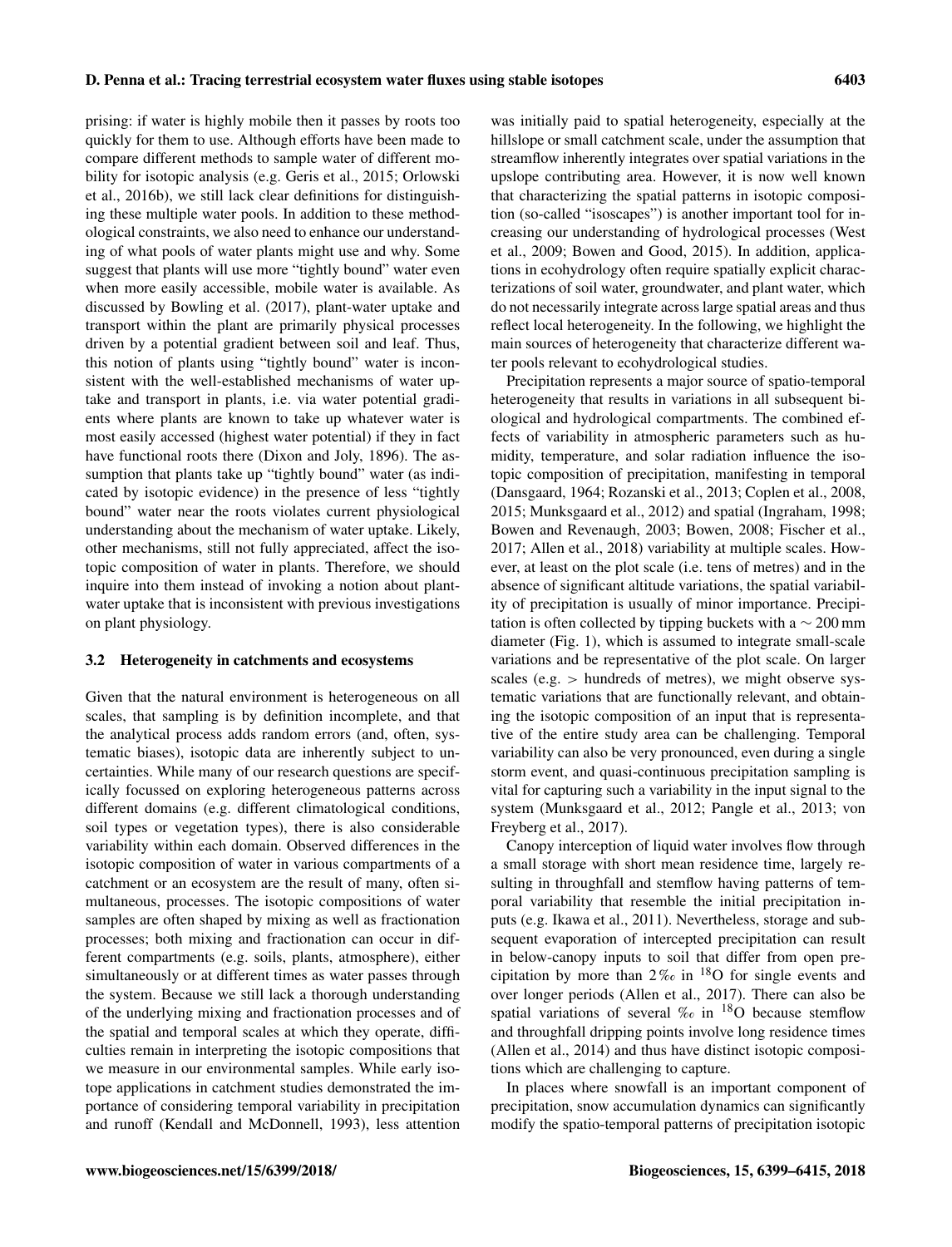

Figure 1. Simplified representation of spatial and temporal scales of ecohydrological processes (based on Blöschl and Sivapalan, 1995 and Bowen and Good, 2015) and of isotope observational techniques frequently used to characterize these processes. Method scales represent typical minima that may be expanded through multiple observations, and process scales approximate characteristic scales of variation. While recent developments in sample acquisition and analytical techniques have increased sample throughput and pushed the limits of observational capacity, a lack of ability to immediately characterize heterogeneous hydrological and ecological processes at typical study scales is glaringly apparent. As a consequence, large uncertainty and interpretation errors can result in isotopic studies, and open questions exist regarding appropriate sampling strategies.

composition. Snowpack depth and density are known to be very irregular, following complex compaction and redistribution dynamics that are influenced by topography, wind and vegetation (e.g. Trujillo et al., 2009). As a consequence, snowmelt is very heterogeneous and its flow pathways change through time as the snowpack evolves. Due to these dynamics, the spatial variability in the isotopic composition of snowpacks and snowmelt can be very large (Rücker et al., 2019; Webb et al., 2018). Moreover, melt-and-refreeze dynamics during water percolation through the snowpack cause heterogeneous and time-variable isotopic fractionation (Taylor et al., 2001). Canopy-intercepted snow can have longer residence time than liquid water and, because fractionation due to sublimation and refreezing is greater, especially at lower temperatures, it may contribute to larger isotopic changes (Koeniger et al., 2008). All these processes often interact and make the representative characterization of snow and especially snowmelt isotopic composition highly difficult.

Water flow and transport through heterogeneous porous media are complex processes that still represent a hot topic for the vadose zone and groundwater communities (Kitanidis, 2015). However, not only is subsurface flow always heterogeneous (Gehrels et al., 1998; McDonnell et al., 2007;

Stumpp et al., 2007; Troch et al., 2009; Stumpp and Maloszewski, 2010), but fractionation processes in the subsurface also vary in both time and space. Evaporation, which is largely controlled by surface energy variations, is a major contributor to isotopic fractionation, especially at shallow soil depths. Generally, evaporative effects decrease with increasing soil depth, resulting in deuterium excess or lineconditioned excess of soil water becoming less negative with depth (e.g. Sprenger et al., 2017). Moreover, bulk soil water shows more evaporative effects than lysimeter water and may be characterized by values of line-conditioned excess below zero (McCutcheon et al., 2017), because more "tightly bound" waters integrate older ages and, therefore, are affected by kinetic fractionation during periods of atmospheric evaporative demand (Sprenger et al., 2017). However, bulk soil water, extracted by cryogenic distillation or direct equilibration (Sprenger et al., 2018c), which contains both mobile and matric-bound water, is generally more depleted in heavy isotopes than mobile water collected by tension lysimeters at the same depth and location. It is unclear how much, volumetrically, the "bound water" fraction in the bulk sample is, what isotopic impact it has on the final measured isotope ratio, and how much of it a plant might or can use (Brooks et al., 2010). Moreover, deep bulk water is usually more de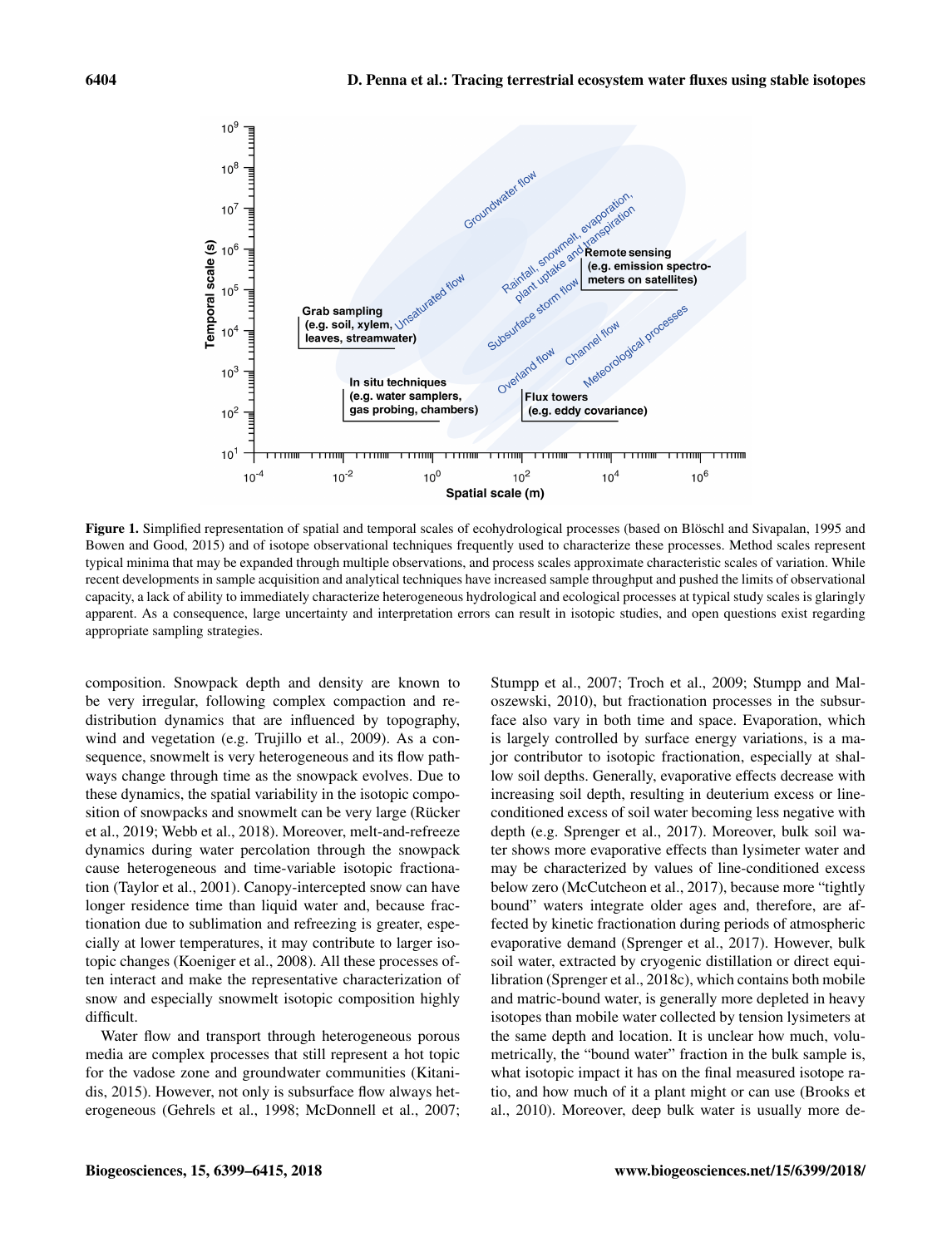pleted than mobile water during spring or summer due to filling of fine pores of a relatively dry soil with depleted precipitation several months earlier (Geris et al., 2015; Oerter and Bowen, 2017; Sprenger et al., 2017). This suggests that old and more "tightly bound" water might show not only a distinct isotopic signal compared to mobile water due to seasonally variable precipitation inputs, but also an evaporative enrichment signal from periods of high evaporative demand (Sprenger et al., 2017).

In soils and groundwater, isotopic heterogeneity results from differences in the inputs (precipitation, throughfall, snowmelt), differences in the temporal integration of previous precipitation events (Yang et al., 2016), and differences in the subsequent fractionation from evaporation and transpiration (Benettin et al., 2018). As a general rule, smaller storage-to-output ratios with short residence times generally lead to higher temporal variability. Conversely, larger storages with longer residence times are likely to lead to a more dampened signal that integrates over longer periods of time (e.g. Zhang et al., 2016; Benettin et al., 2017). Obtaining representative samples in soils is also challenging because soil water content, soil texture, mineral composition, and the content of organic matter are spatially heterogeneous and strongly influence how soils interact with water molecules (e.g. Barnes and Allison, 1983; Oerter et al., 2014; Oshun et al., 2016; Gaj et al., 2017a). Hence, the interaction with soil particle surfaces (Lin et al., 2018), soil organic matter (Orlowski et al., 2016a), local soil properties (Yang et al., 2016), microorganisms (Blake et al., 1997; Kool et al., 2007), and plants (Vargas et al., 2017) may introduce additional isotopic heterogeneity. Also, the origin of soil water is diverse, comprising a mixture of precipitation events from different times, sources (air masses), and types (e.g. rainfall, snow, hail); it may also include groundwater and, in the case of agricultural fields, irrigation water derived from groundwater, lakes, or rivers. With increasing soil depth and down to groundwater, we generally expect that dispersive transport will lead to increasingly damped spatio-temporal variations around the average input composition. Nevertheless, we commonly characterize groundwater with wells that receive water from a variety of depths that may have isotopically distinct waters (Jasechko et al., 2017). While it is generally assumed that groundwater integrates inputs over time and space (Scheliga et al., 2017), the integrations may be short and small when one distinguishes shallow groundwater or perched water tables from soil water (Uhlenbrook and Hoeg, 2003). Smallerscale spatial variations in groundwater isotopic composition are typically not well characterized, and ecohydrological applications often assume spatial homogeneity.

Plant xylem water reflects the spatial and temporal heterogeneity of the water that is accessed by functional plant roots (Ehleringer and Dawson, 1992). Due to differences in functional rooting locations among species and individuals, plant-water isotopic composition is often distinctly different and highly variable among different species (Bertrand et al., 2014; Schwendenmann et al., 2015; Volkmann et al., 2016a). However, heterogeneity in soils and other subsurface compartments with respect to texture, structure, and water content could also result in differences in xylem water isotopic composition across trees with similar rooting patterns. Within-plant variations in xylem water composition may also occur because travel times can increase with within-plant path length, so temporal variations in source isotopic composition must result in vertical variations in xylem isotopic signatures (Dawson and Ehleringer, 1993; Cernusak et al., 2005; Zhao et al., 2016). Lateral or radial variations in the trunk occur due to radial variations in the source water composition or potentially in water transport rates (and thus water age), depending on the degree of sectoriality of a plant's xylem transport (Steppe et al., 2015; Volkmann et al., 2016b). Even among individual vessels, variations are expected, given the little evidence of dispersion across xylem flow pathways provided by different studies (Zimmerman and Brown, 1971; Kline et al., 1976). Once water in the xylem reaches the stomatal aperture of the leaves, the vapour pressure deficit between the ambient air and the intercellular cavities results in isotopic fractionation that significantly alters the source signal (Dongmann et al., 1974). These fractionation effects are spatio-temporally variable (see, for instance, Helliker and Ehleringer, 2002) but may be masked by wood and other tissues that might act as temporal and spatial integrators of heterogeneous processes in leaves (Gessler et al., 2014; Singer et al., 2014).

## 3.3 Scaling issues

Many of the issues raised in the above sections relate to small-scale processes of water flow and transport, as research to date has often been performed at the level of soil patches or individual plants. Less attention has been directed towards determining how small-scale ecohydrological processes can be used to understand catchment- or landscape-scale phenomena. For example, Bertrand et al. (2014) found that trees used different water sources depending on their location within an alluvial system, whereas Gaines et al. (2016) did not detect differences in root length density and water uptake among trees located at different hillslope positions. Hsueh et al. (2016) showed that trees on deltaic hummocks preferentially took up water from unsaturated hummock tops to protect from higher salinity and saturated soil in swales and the lower portions of hummocks. Dudley et al. (2018) saw little evidence to suggest that landscape position altered groundwater uptake by shrubs. Pettit and Froend (2018) showed that riparian trees located on relatively shallow groundwater had greater growth rates, larger diel responses in stem diameter and were less reactive to extended dry periods than trees located in areas of deep groundwater. Sprenger et al. (2018c) found that soil water beneath conifer trees was more fractionated than beneath heather shrubs or red oak trees and that sampling locations closer to streams had a more depleted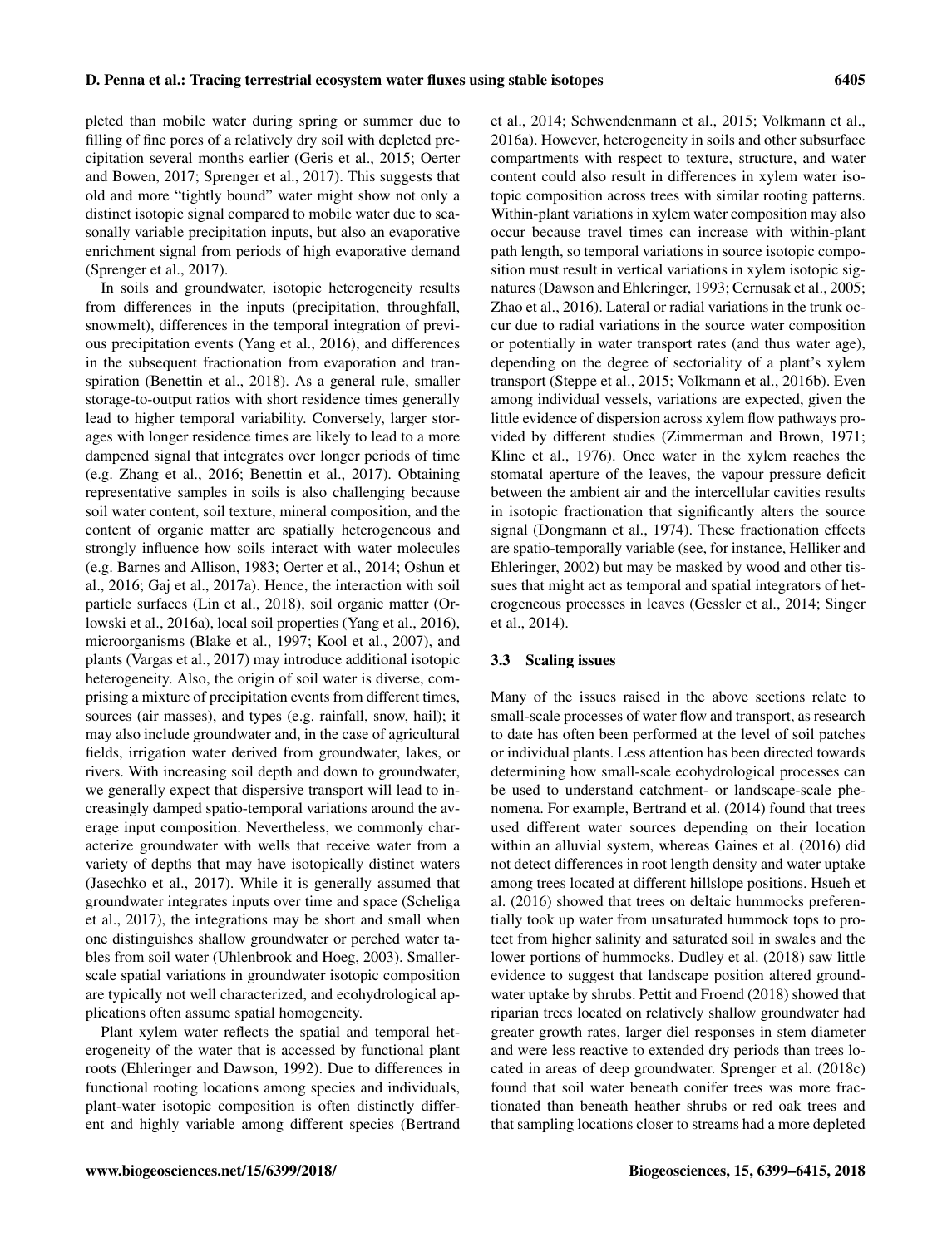isotopic composition than hillslope sites, revealing increased subsurface mixing towards the saturated zone and a preferential recharge of winter precipitation. Such differences in the depths and types of water taken up by trees may have a critical impact on streamflow and hydrochemistry (Brantley et al., 2017), both of which generally depend on travel times and flow pathways (Rinaldo et al., 2015; van der Velde, 2015). Studies that systematically monitor ecohydrological processes across environmental conditions, soils, and vegetation types within landscapes will certainly be needed in the future, but a challenging question today is how representative such individual tree/plant studies are for larger-scale systems. Answering this question will require us to understand both the heterogeneity in ecohydrological processes and the resulting heterogeneity in the isotopic composition of water when moving up in scale. As we move, for example, from the individual to a stand or hillslope scale, systematic sampling approaches that account for this heterogeneity within a landscape element of interest will have to be tested. These approaches might identify a sample size that is statistically representative and integrates over the main sources of variation within a given system.

If such an approach exists for a given process of interest, it could inform sampling protocols. As we move further up in scale, e.g. to catchments or an entire landscape, we need to develop approaches that appropriately represent this heterogeneity in hydrological and ecological models. Here, much may be learned from work that has been carried out in soil science (Lark, 2012a, b) on how to investigate spatial patterns and scaling related to isotopic studies in ecohydrological systems.

Furthermore, a gap exists between the scale at which we typically apply our observational isotope techniques and the range of spatial and temporal scales across which we draw ecohydrological inferences. Repeated observations have provided insights into the heterogeneity of hydrological and ecological processes on these larger scales, but they have also revealed the limitations in our current sampling strategies. In defining the isotopic signal of the measured ecohydrological compartments as their variations across spatial and temporal scales, and the noise as the variance of repeated sampling of the same water pool, the key issue is to determine which sampling strategies can ensure the best signalto-noise ratio, i.e. that allow for the signal to be many times greater than the noise. However, inevitably, our ability to observe the variability within a sampling event is a product of the duration and size of that sampling. In practice, we often rely on a few samples to characterize a much larger heterogeneous domain. For example, small samples of xylem tissue are commonly used to characterize an entire forest or a few soil cores are meant to represent the entire range of spatial variation in soils. Temporally variable processes are often sampled in a few short measurement campaigns, yet they are assumed to be representative of much longer (and perhaps variable) periods. Furthermore, investigators should consider

whether concurrently sampled components of the hydrologic cycle are representative of the same time (e.g. leaf water may be sourced from soil water taken up by roots days or weeks prior to the day of sampling). Inadequately sampling heterogeneous domains can lead to interpretation errors. This problem is exacerbated when analysis methods do not properly reflect the statistical properties or uncertainty of the sample pool. For example, single mean values are often used as endmembers in mixing models, which exaggerates the precision of the source partitioning (Phillips and Gregg, 2001).

We recommend that researchers adopt sampling strategies to determine the signal variances and to deliberately integrate across the smaller-scale variability so that heterogeneity across the ecohydrological domains of interest can be appropriately characterized. This includes, for instance, planning sampling campaigns that span over multiple (growing) seasons or that comprise multiple locations within the same landscape element (e.g. different hillslope positions), finding the correct balance between the necessary labour and cost, and the additional information provided. For example, this would allow for considering mean values with their variability as end-members in mixing models, thus more appropriately addressing the uncertainties arising from the intrinsic spatio-temporal variability in the studied system.

## 4 New perspectives and research opportunities

The current constraints and knowledge gaps we have presented above can also be seen as opportunities for new ecohydrological research. In this section, we outline future directions for research into water fluxes and partitioning using stable isotopes.

First of all – and perhaps most urgently – we call for systematic comparisons and methodological reviews of techniques for extracting water from xylem, soil and other rooting media in the subsurface, followed by the development of standard protocols. Recent experimental work has attempted to evaluate the cryogenic vacuum distillation method for soiland plant-water extraction and critically discussed its suitability as a standard method for plant-water investigations (Orlowski et al., 2013, 2018a, b; Newberry et al., 2017; Thoma et al., 2018). Some of these studies have shown that the extraction method can have a significant effect on the isotopic value obtained from the analysis of pore water, depending also on the soil type and organic matter content (Sprenger et al., 2015; Newberry et al., 2017). However, the protocols are not always applied in comparable ways and some methods such as drying soils at excessive (105 ◦C) temperatures will introduce artefacts because material properties change when the strongly adsorbed water is removed, which would not happen in field soils that plants are actually rooted into. It has been suggested that future work should examine how the full range of cryogenic extraction conditions (extraction time, temperature, vacuum threshold) as well as physico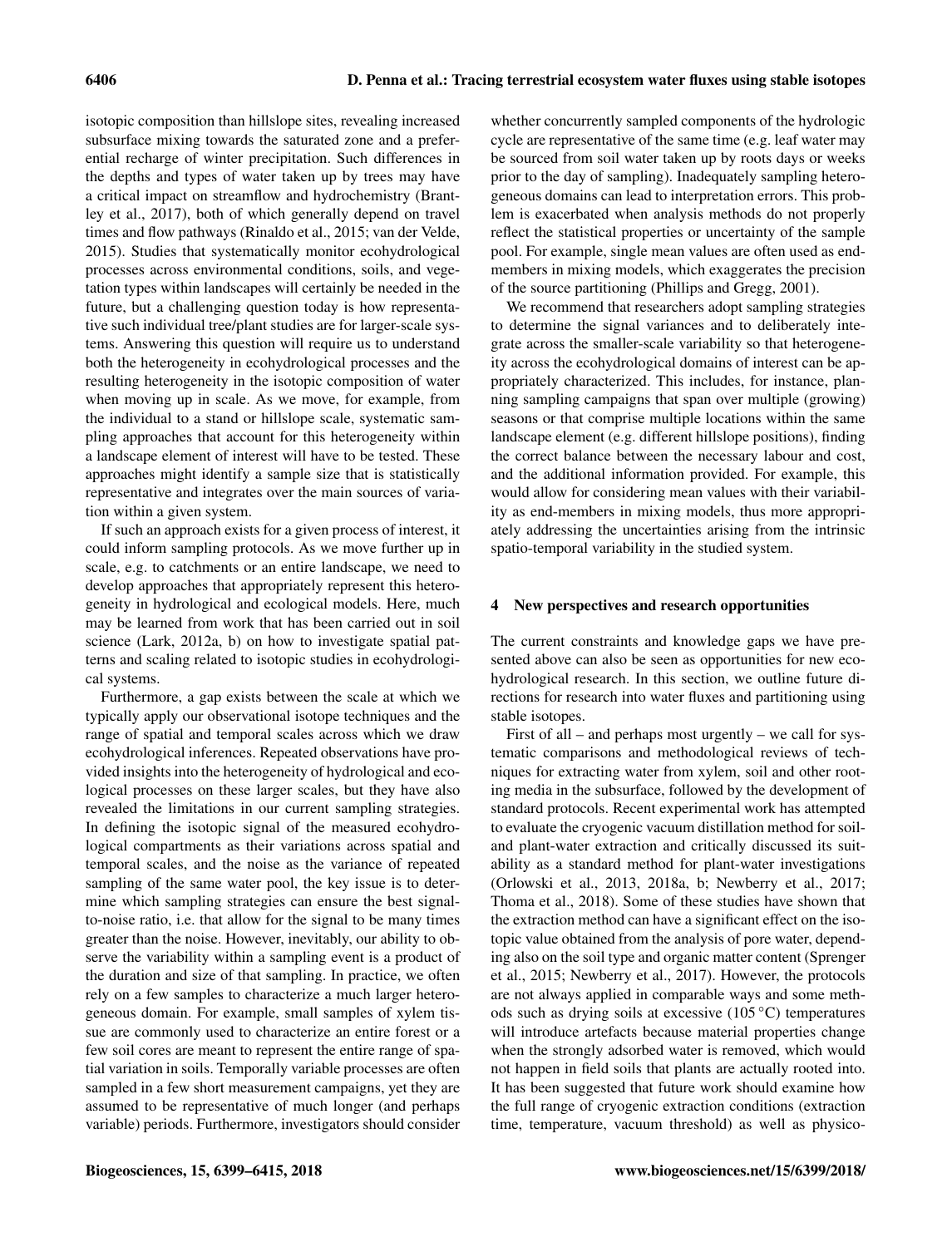chemical soil properties affect the isotopic composition of extracted water (Orlowski et al., 2016a, b, 2018; Gaj et al., 2017b). For instance, recent results (e.g. Gaj et al., 2017a) suggest that water from different soil types should be extracted with different temperatures to extract the same water pool, but investigations on the range of required temperatures for each soil type are still needed. Comprehensive intercomparisons of soil-water sampling and extraction methods (including, for instance, techniques such as tension lysimeters, high-pressure mechanical squeezing, centrifugation, direct vapour equilibration, microwave extraction, and cryogenic vacuum distillation) and xylem water extraction methods (such as wood cores, pressure vacuum, centrifugation, Scholander-type pressure chambers as well as direct vapour equilibration and cryogenic vacuum distillation) are urgently required to develop standardized sampling and extraction protocols (Millar et al., 2018).

More specifically, we believe it is critical to set up experiments that will allow us to understand whether the observed differences in isotopic composition of extracted waters reflect isotopic variations in the real world or are instead associated with sampling and/or analytical artefacts. We need to work towards a better understanding of how to extract a particular type of water from soils and plant tissue that is relevant to answering our specific research questions. How do we extract the soil water that takes part in water flow processes? From which plant tissue should we extract water? This calls for a more detailed analysis of which water pool each method is able to access, because different methods can sample different waters in both soils and plant tissues, therefore leading to potential differences in isotopic composition. For instance, cryogenic vacuum distillation can extract nearly all water from soil samples, even water held at tensions so high that plants cannot access it (although the volumes of this very "tightly bound" water are likely to be very small relative to the volumes plants use as mentioned above). In contrast, tension lysimeters typically sample water held at < 200 kPa (Geris et al., 2015), and thus do not collect all the water that plants can access and take up (Sprenger et al., 2018b). Moreover, the differences in isotopic composition observed in soil-water samples through tension lysimeters and all the water accessible to plants are time variant and are linked to the volume and age of the mobile water (Sprenger et al., 2018b). For plant samples, cryogenic vacuum distillation normally extracts all water from plant tissues, including intra-cellular water that is not part of the advective flow system. In contrast, other techniques (e.g. Scholander-type pressure chamber, vapour equilibration) are able to extract water from xylem vessels only (Volkmann et al., 2016b). In addition to the above-mentioned aspects, the extraction and analytical methods used (e.g. extraction technique, temperature, time, number of replicates, laser, or mass spectrometer) need to be thoroughly documented and reported.

Secondly, we call for more high-resolution monitoring and extensive labelling experiments with known boundary conditions (e.g. Kulmatiski et al., 2010; Grossiord et al., 2014; Beyer et al., 2016; Priyadarshini et al., 2016). These would facilitate more rigorous observations of physiological and ecohydrological processes and a more detailed characterization of the spatial heterogeneity and temporal dynamics of isotopic composition in different compartments of the critical zone. As an example, sampling xylem at high temporal frequency at specific stem positions might provide more detailed information about fractionation processes during water transport from root to shoots. At the same time, limitations that might not be possible to overcome using natural isotopic abundances (e.g. the differentiation of isotopically similar water sources) can be addressed using isotopic labelling (Koeniger et al., 2010). The usefulness of labelling studies has been acknowledged for decades, and is also coupled to modelling approaches (e.g. Stahl et al., 2013), but the combination of high-resolution monitoring with labelling leads to a new dimension of research opportunities. Indeed, labelling and high-resolution monitoring experiments have the potential to provide new insights into the size and speed of water flow pathways in both soils and plants. While highfrequency measurements of isotopes in soil water have often been reported, in situ measurements of xylem water isotopes remain challenging (Martín-Gómez et al., 2015; Volkmann et al., 2016b). Resolving this limitation would be a major step towards broadening the range of timescales that can be investigated. This also requires a thorough examination of how organic compounds in plant waters may distort laser spectroscopy measurements of isotopes in water (West et al., 2010, 2011). There is also great potential for studies using two or more tracers simultaneously (dual-labelling). For instance, different soil layers might be labelled with different tracers (e.g. "high" deuterium label on the surface, "low" oxygen label at depth) to explore which water pools plants preferentially access under variable conditions (see, for example, Bachmann et al., 2015). In this regard, research on the often-raised issue of water vs. nutrient availability could improve our current understanding of ecohydrological feedbacks (Bakhshandeh et al., 2016).

The third main aspect highlighted during the workshop's discussions is the need to incorporate knowledge regarding fractionation effects (e.g. Dawson and Ehleringer, 1993) into the models that are used to interpret isotope data. For example, process-based models may help to interpret observations and experimental data (Benettin et al., 2018), assessing the importance, seasonality, and uncertainty in evapotranspiration partitioning (Knighton et al., 2017; Smith et al., 2018), and characterizing water pathways and quantifying the associated travel times at the catchment scale (Kuppel et al., 2018). Clarifications are needed on which parameters to include in a model and on when it might be possible to ignore their influence. This knowledge is still lacking, which may lead to incorrect interpretations of data and development of unnecessarily complex models. This knowledge will also produce better estimates of the uncertainties associated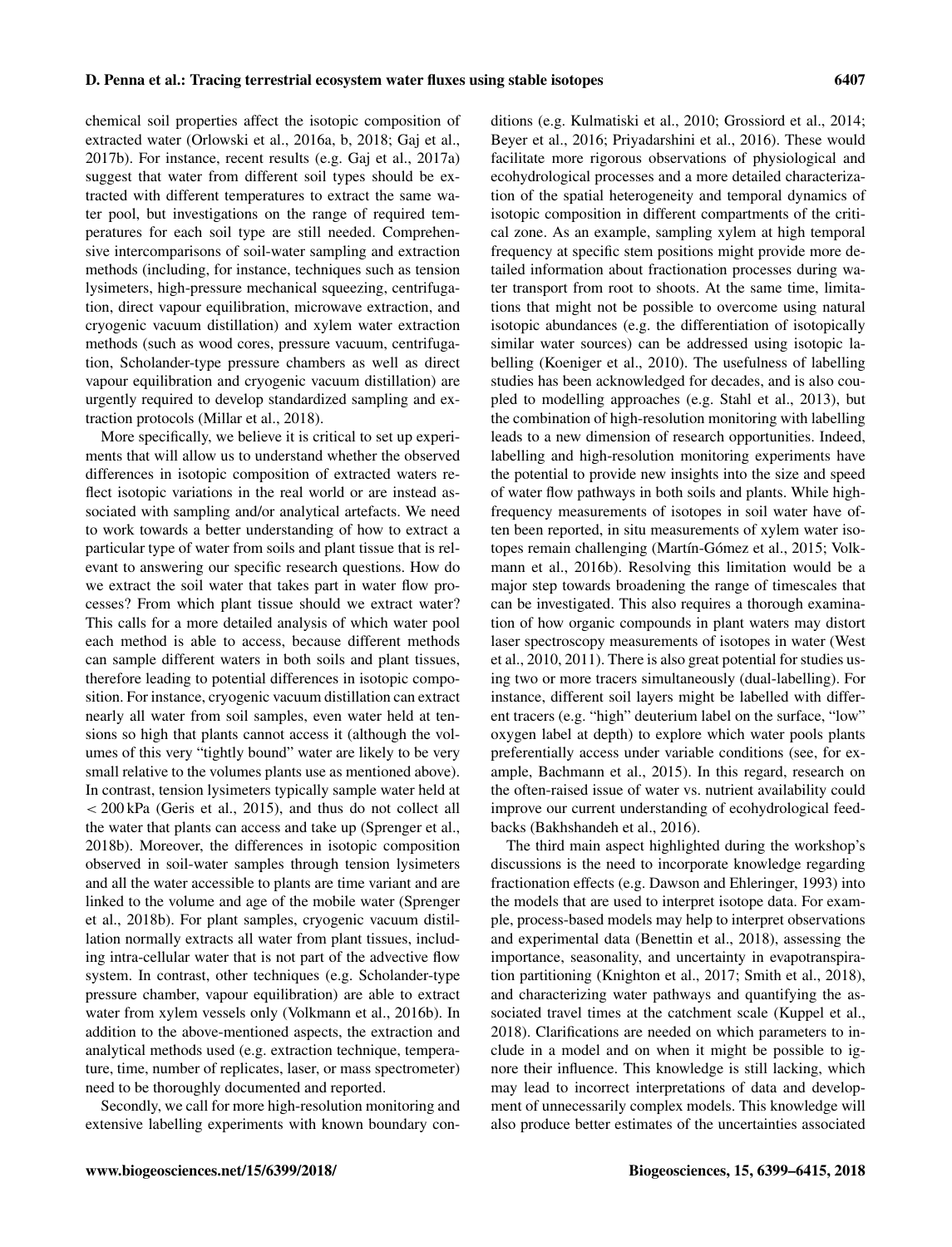with isotope data and better methods to propagate them. Uncertainties, also related to fractionation effects, should also be applied in Bayesian mixing models, which are used to quantify the proportional contributions of various sources to a mixture (Davis et al., 2015; Evaristo et al., 2017). For instance, Rothfuss and Javaux (2017) examined the uncertainty associated with different types of mixing models, stating that graphical and statistical methods have major drawbacks when analysing root water uptake depths. They found that the latest generation of Bayesian mixing models performs well for that purpose, but only when the number of considered water sources in the soil is high and closely reflects the vertical distribution of the soil-water isotopic composition. Additional tracers can be helpful to support and strengthen the observations obtained by using stable isotopes. Trace elements taken up through plants (e.g. gold particles; Lintern et al., 2013) might have particular potential for inferring root water uptake. Chemical tracers (e.g. Haase et al., 1996) and tritium (Zhang et al., 2017) have also been used to study water uptake depths. However, using other types of tracers, such as fluorobenzoic acids, dissolved ions, and isotopic ratios of other elements such as radium or strontium, will introduce further complexity to the system due to potential interactions of these tracers with soil, roots, and the water itself. Such effects need to be carefully studied in order to provide meaningful interpretations. Even the use of labelled water can produce artefacts, for example masking fractionation processes that in turn can influence the results. Therefore, there is a need to understand the conditions that limit the use of stable isotopes as tracers in ecohydrological applications and to pinpoint the processes for which they may not be the best tracers. By carefully matching the methods with the research objectives, we can assess the reliability of stable isotopes of hydrogen and oxygen, and determine whether integrating isotopes with additional tracers would be helpful.

We strongly recommend designing studies that are not overly sensitive to the intrinsic uncertainty of the domain of interest and that represent heterogeneity in a way that costs (i.e. labour) and benefits are balanced. Potential solutions include the use of highly controlled settings, using tracer injections to amplify the signal, constraining the spatial or temporal domain of a study, determining whether endmembers are sufficiently (and consistently) distinguishable, asking rougher questions, or simply anticipating the higher costs associated with collecting more samples than are conventionally used. While we often do not quantify variations within a sampled water pool, the uncertainties associated with the (hypothetical) effects of within-sample variations should also be considered more consistently in analyses and interpretations. This includes, for instance, making efforts to better quantify the variance of the isotopic signal within and between water pools by increasing (in time and/or space, depending on specific research questions) the number of collected samples.

Finally, the ubiquitous presence of hydrogen and oxygen isotopes in different compartments of the critical zone (atmospheric water, subsurface and surface waters, plant tissues) and the close linkages between physical processes in the biosphere, lithosphere, atmosphere, and hydrosphere inherently call for new interdisciplinary isotope-based investigations. Posing research questions from an interdisciplinary perspective can help to achieve a more comprehensive interpretation of data and results, and a more detailed understanding of the physical processes involved. In this context, interdisciplinary research can help us to understand in detail the conundrum provided by isotopic evidence that suggests that at least some plants access "tightly bound" water more easily than the mobile water. This violates well-established physiological knowledge and stimulates research questions about the mechanisms leading to the observed isotopic values in subsurface waters and xylem. We encourage collaborations among ecologists, plant physiologists, hydrologists, hydrogeologists, and soil scientists to achieve a broader perspective from different points of view on water fluxes in the critical zone. We particularly advocate for new interdisciplinary studies into controls on spatial and temporal patterns of ecohydrological fluxes for different plant species, in different landscapes, and under different climatic forcing.

# 5 Concluding remarks

The workshop on "Isotope-based studies of water partitioning and plant–soil interactions in forested and agricultural environments", held in Italy in September 2017, offered scientists with different backgrounds the opportunity to meet and share ideas, experiences, and perspectives on studies of water fluxes in the critical zone based on stable isotopes of hydrogen and oxygen. The past decade has seen the emergence of new instruments and new insights, often questioning the simplifications we were forced to make earlier, but at the same time opening our eyes to new and important sources of variation. Although the need to re-evaluate our methods was a consistent theme, the opportunities provided by continuous measurements are very promising. Within the workshop and the scope of this paper, our effort has been to convert these identified knowledge gaps into new interdisciplinary research opportunities that can pave the way towards a better understanding of the physical processes governing water movement in natural and anthropogenic terrestrial environments. We believe that interdisciplinary discussion of these themes is useful for the entire ecohydrological community to foster collaborations and to develop suitable methods to take full advantage of the stable isotopes of hydrogen and oxygen as an effective tool with which to investigate the fate, availability, and distribution of water in the environment.

*Data availability.* No data sets were used in this article.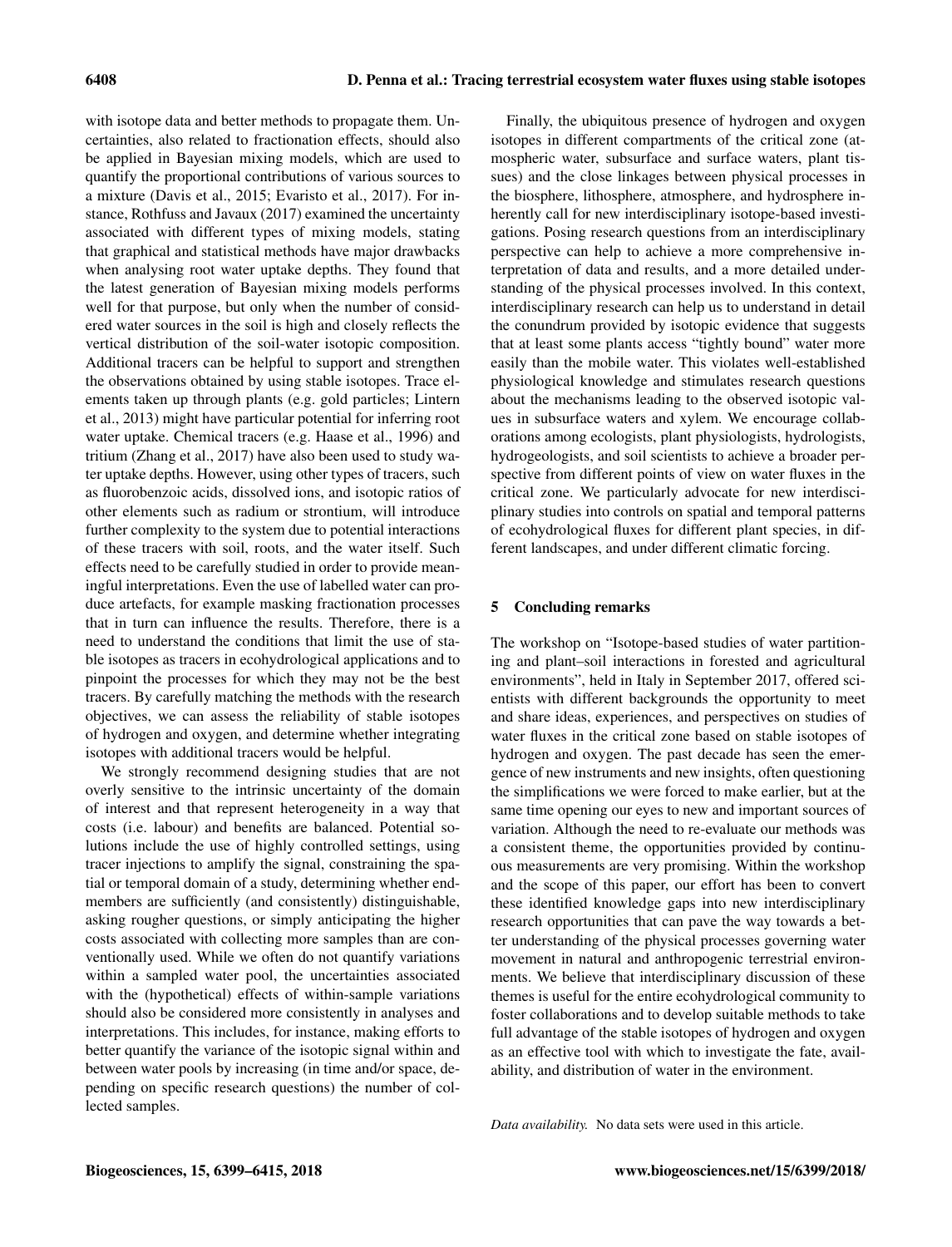*Author contributions.* DP, LH, and FS organized the workshop, wrote the outline and the first draft of the manuscript, supervised the whole writing process by integrating the corrections and comments of the other authors and critically revised each draft version. STA, PB, MB, JG, JK, JDM, LS, THMV, and JvF wrote specific sections of the manuscript. AA, NC, ME, JF, YG, JJM, and GZ provided further specific comments and literature references. PL, RTWS, TED, and JWK led the discussion groups during the workshop, edited the text adding relevant specific comments, contributed to reach uniformity and coherence during the whole process, and improved the language stylistically and grammatically.

*Competing interests.* The authors declare that they have no conflict of interest.

*Acknowledgements.* The authors thank Marialaura Bancheri, Michele Bottazzi, Roman Cibulka, Massimo Esposito, Alba Gallo, Cesar D. Jimenez-Rodriguez, Angelika Kuebert, Ruth Magh, Stefania Mambelli, Alessia Nannoni, Paolo Nasta, Vladimir Rosko, Andrea Rücker, Noelia Saavedra Berlanga, Martin Šanda, and Anna Scaini for their contributions during the discussion at the workshop "Isotope-based studies of water partitioning and plant–soil interactions in forested and agricultural environments". The authors also thank "Villa Montepaldi" and the University of Florence for the access to the workshop location, and the municipality of San Casciano in Val di Pesa for logistical support. The authors thank the Department of Innovation, Research and University of the Autonomous Province of Bozen/Bolzano for covering the Open Access publication costs. Last, but not least, the authors wish to thank Matthias Sprenger, Stephen Good, and J. Renée Brooks, as well as the Editor David R. Bowling, whose constructive reviews greatly improved this manuscript.

Edited by: David Bowling Reviewed by: Matthias Sprenger, J. Renée Brooks, and Stephen Good

## References

- Allen, S. T., Brooks, J. R., Keim, R. F., Bond, B. J., and McDonnell, J. J.: The role of pre-event canopy storage in throughfall and stemflow by using isotopic tracers, Ecohydrology, 7, 858–868, https://doi.org[/10.1002/eco.1408,](https://doi.org/10.1002/eco.1408) 2014.
- Allen, S. T., Keim, R. F., Barnard, H. R., McDonnell, J. J., and Renée Brooks, J.: The role of stable isotopes in understanding rainfall interception processes: a review, WIRES Water, 4, e1187, https://doi.org[/10.1002/wat2.1187,](https://doi.org/10.1002/wat2.1187) 2017.
- Allen, S. T., Kirchner, J. W., and Goldsmith, G. R.: Predicting spatial patterns in precipitation isotope ( $\delta^2$ H and  $^{18}$ O) seasonality using sinusoidal isoscapes, Geophys. Res. Lett., 45, 4859–4868, https://doi.org[/10.1029/2018GL077458,](https://doi.org/10.1029/2018GL077458) 2018.
- Bachmann, D., Gockele, A., Ravenek, J. M., Roscher, C., Strecker, T., Weigelt, A., Buchmann, N., and Rixen, C.: No Evidence of Complementary Water Use along a Plant Species Richness Gradient in Temperate Experimental Grasslands, PLoS ONE, 10, e0116367, https://doi.org[/10.1371/journal.pone.0116367,](https://doi.org/10.1371/journal.pone.0116367) 2015.
- Bakhshandeh, S., Kertesz, M. A., Corneo, P. E., and Dijkstra, F. A.: Dual-labeling with <sup>15</sup>N and  $H_2^{18}$ O to investigate water and N uptake of wheat under different water regimes, Plant Soil, 408, 429–441, https://doi.org[/10.1007/s11104-016-2944-8,](https://doi.org/10.1007/s11104-016-2944-8) 2016.
- Barnes, C. J. and Allison, G. B.: The distribution of deuterium and <sup>18</sup>O in dry soils: 1. Theory, J. Hydrol., 60, 141–156, https://doi.org[/10.1016/0022-1694\(83\)90018-5,](https://doi.org/10.1016/0022-1694(83)90018-5) 1983.
- Barnes, C. J. and Allison, G. B.: Tracing of water movement in the unsaturated zone using stable isotopes of hydrogen and oxygen, J. Hydrol., 100, 143–176, https://doi.org[/10.1016/0022-](https://doi.org/10.1016/0022-1694(88)90184-9) [1694\(88\)90184-9,](https://doi.org/10.1016/0022-1694(88)90184-9) 1988.
- Benettin, P., Bailey, S. W., Rinaldo, A., Likens, G. E., McGuire, K. J., and Botter, G.: Young runoff fractions control streamwater age and solute concentration dynamics, Hydrol. Process., 31, 2982– 2986, https://doi.org[/10.1002/hyp.11243,](https://doi.org/10.1002/hyp.11243) 2017.
- Benettin, P., Volkmann, T. H. M., von Freyberg, J., Frentress, J., Penna, D., Dawson, T. E., and Kirchner, J. W.: Effects of climatic seasonality on the isotopic composition of evaporating soil waters, Hydrol. Earth Syst. Sci., 22, 2881–2890, https://doi.org[/10.5194/hess-22-2881-2018,](https://doi.org/10.5194/hess-22-2881-2018) 2018.
- Berman, E. S. F., Gupta, M., Gabrielli, C., Garland, T., and Mc-Donnell, J. J.: High-frequency field-deployable isotope analyzer for hydrological applications, Water Resour. Res., 45, 1–7, https://doi.org[/10.1029/2009WR008265,](https://doi.org/10.1029/2009WR008265) 2009.
- Berry, Z. C., White, J. C., and Smith, W. K.: Foliar uptake, carbon fluxes and water status are affected by the timing of daily fog in saplings from a threatened cloud forest, Tree Physiol., 34, 459– 470, https://doi.org[/10.1093/treephys/tpu032,](https://doi.org/10.1093/treephys/tpu032) 2014.
- Berry, Z. C., Evaristo, J., Moore, G., Poca, M., Steppe, K., Verrot, L., Asbjornsen, H., Borma, L. S., Bretfeld, M., Hervé-Fernández, P., Seyfried, M., Schwendenmann, L., Sinacore, K., De Wispelaere, L., and McDonnell, J.: The two water worlds hypothesis: Addressing multiple working hypotheses and proposing a way forward, Ecohydrology, 11, e1843, https://doi.org[/10.1002/eco.1843,](https://doi.org/10.1002/eco.1843) 2018.
- Bertrand, G., Masini, J., Goldscheider, N., Meeks, J., Lavastre, V., Celle-Jeanton, H., Gobat, J.-M., and Hunkeler, D.: Determination of spatiotemporal variability of tree water uptake using stable isotopes ( $^{18}O$ ,  $\delta^2H$ ) in an alluvial system supplied by a highaltitude watershed, Pfyn forest, Switzerland, Ecohydrology, 7, 319–333, https://doi.org[/10.1002/eco.1347,](https://doi.org/10.1002/eco.1347) 2014.
- Beyer, M., Koeniger, P., Gaj, M., Hamutoko, J. T., Wanke, H., and Himmelsbach, T.: A deuterium-based labeling technique for the investigation of rooting depths, water uptake dynamics and unsaturated zone water transport in semiarid environments, J. Hydrol., 533, 627–643, https://doi.org[/10.1016/j.jhydrol.2015.12.037,](https://doi.org/10.1016/j.jhydrol.2015.12.037) 2016.
- Blake, R. E., O'Neil, J. R., and Garcia, G. A.: Oxygen isotope systematics of biologically mediated reactions of phosphate: I. Microbial degradation of organophosphorus compounds, Geochim. Cosmochim. Ac., 61, 4411–4422, https://doi.org[/10.1016/S0016-7037\(97\)00272-X,](https://doi.org/10.1016/S0016-7037(97)00272-X) 1997.
- Blöschl, G. and Sivapalan, M.: Scale issues in hydrological modelling: a review, Hydrol. Process., 9, 251–290, https://doi.org[/10.1002/hyp.3360090305,](https://doi.org/10.1002/hyp.3360090305) 1995.
- Bowen, G. and Good, S. P.: Incorporating water isoscapes inhydrological and water resourceinvestigations, WIREs Water, 2, 107– 119, https://doi.org[/10.1002/wat2.1069,](https://doi.org/10.1002/wat2.1069) 2015.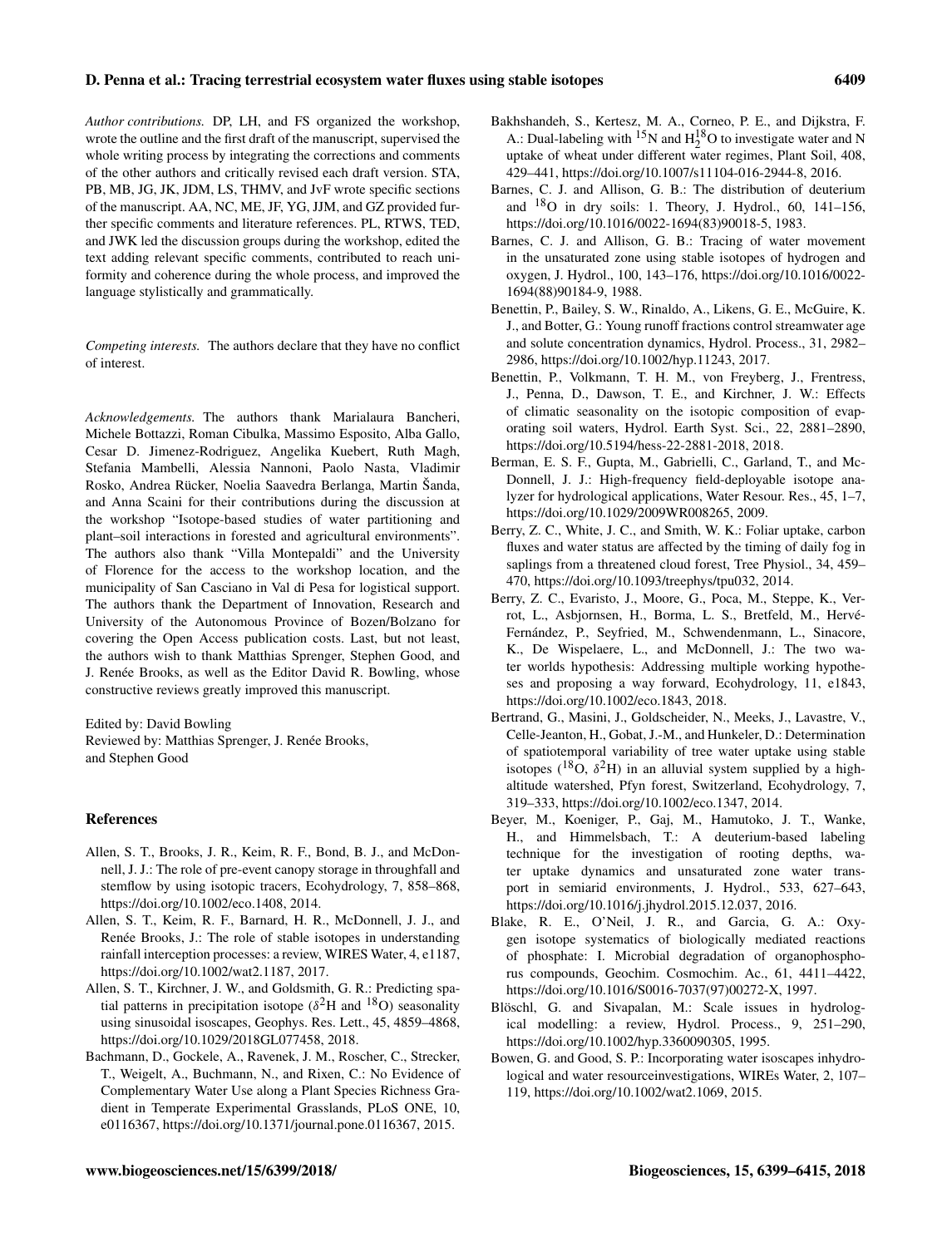- Bowen, G. J.: Spatial analysis of the intra-annual variation of precipitation isotope ratios and its climatological corollaries, J. Geophys. Res., 113, D05113, https://doi.org[/10.1029/2007JD009295,](https://doi.org/10.1029/2007JD009295) 2008.
- Bowen, G. J. and Revenaugh, J. : Interpolating the isotopic composition of modern meteoric precipitation, Water Resour. Res., 39, 1299, https://doi.org[/10.1029/2003WR002086,](https://doi.org/10.1029/2003WR002086) 2003.
- Bowling, D. R., Schulze, E. S., and Hall, S. J.: Revisiting streamside trees that do not use stream water: can the two water worlds hypothesis and snowpack isotopic effects explain a missing water source?, Ecohydrology, 10, 1–12, https://doi.org[/10.1002/eco.1771,](https://doi.org/10.1002/eco.1771) 2017.
- Brandes, E., Wenninger, J., Koeniger, P., Schindler, D., Rennenberg, H., Leibundgut, C., Mayer, H., and Gessler, A.: Assessing environmental and physiological controls over water relations in a Scots pine (*Pinus sylvestris L.*) stand through analyses of stable isotope composition of water and organic matter, Plant Cell Environ., 30, 113–127, https://doi.org[/10.1111/j.1365-](https://doi.org/10.1111/j.1365-3040.2006.01609.x) [3040.2006.01609.x,](https://doi.org/10.1111/j.1365-3040.2006.01609.x) 2007.
- Brantley, S. L., Eissenstat, D. M., Marshall, J. A., Godsey, S. E., Balogh-Brunstad, Z., Karwan, D. L., Papuga, S. A., Roering, J., Dawson, T. E., Evaristo, J., Chadwick, O., McDonnell, J. J., and Weathers, K. C.: Reviews and syntheses: on the roles trees play in building and plumbing the critical zone, Biogeosciences, 14, 5115–5142, https://doi.org[/10.5194/bg-14-5115-2017,](https://doi.org/10.5194/bg-14-5115-2017) 2017.
- Brinkmann, N., Seeger, S., Weiler, M., Buchmann, N., Eugster, W., and Kahmen, A.: Employing stable isotopes to determine the residence times of soil water and the temporal origin of water taken up by *Fagus sylvatica* and *Picea abies* in a temperate forest, New Phytol., 219, 1300–1313, https://doi.org[/10.1111/nph.15255,](https://doi.org/10.1111/nph.15255) 2018.
- Brooks, J. R., Barnard, H. R., Coulombe, R., and McDonnell, J. J.: Ecohydrologic separation of water between trees and streams in a Mediterranean climate, Nat. Geosci., 3, 100–104, https://doi.org[/10.1038/ngeo722,](https://doi.org/10.1038/ngeo722) 2010.
- Brooks, P. D., Chorover, J., Fan, Y., Godsey, S. E., Maxwell, R. M., McNamara, J. P., and Tague, C.: Hydrological partitioning in the critical zone: Recent advances and opportunities for developing transferable understanding of water cycle dynamics, Water Resour. Res., 51, 6973–6987, https://doi.org[/10.1002/2015WR017039,](https://doi.org/10.1002/2015WR017039) 2015.
- Cernusak, L. A., Farquhar, G. D., and Pate, J. S.: Environmental and physiological controls over oxygen and carbon isotope composition of Tasmanian blue gum, *Eucalyptus globulus*, Tree Physiol., 25, 129–146, 2005.
- Cernusak, L. A., Barbour, M. M., Arndt, S. K., Cheesman, A. W., English, N. B., Feild, T. S., Helliker, B. R., Holloway-Phillips, M. M., Holtum, J. A. M., Kahmen, A., McInerney, F. A., Munksgaard, N. C., Simonin, K. A., Song, X., Stuart-Williams, H., West, J. B., and Farquhar, G. D.: Stable isotopes in leaf water of terrestrial plants, Plant Cell Environ., 39, 1087–1102, https://doi.org[/10.1111/pce.12703,](https://doi.org/10.1111/pce.12703) 2016.
- Clark, I. D. and Fritz, P.: Environmental isotopes in hydrogeology, CRC Press LLC, Boca Raton, FL, 1997.
- Coplen, T. B., Neiman, P. J., White, A. B., Landwehr, J. M., Ralph, F. M., and Dettinger, M. D.: Extreme changes in stable hydrogen isotopes and precipitation characteristics in a landfalling Pacific storm, Geophys. Res. Lett., 35, L21808, https://doi.org[/10.1029/2008GL035481,](https://doi.org/10.1029/2008GL035481) 2008.
- Coplen, T. B., Wassenaar, L. I., Mukwaya, C., Qi, H., and Lorenz, J. M.: A new isotopic reference material for stable hydrogen and oxygen isotope-ratio measurements of water – USGS50 Lake Kyoga Water, Rapid Commun. Mass Sp., 29, 2078–2082, https://doi.org[/10.1002/rcm.7369,](https://doi.org/10.1002/rcm.7369) 2015.
- Craig, H. and Gordon, L. I.: Deuterium and oxygen 18 variations in the ocean and the marine atmosphere, Proceedings of the Conference on Stable Isotopes in Oceanographic Studies and Paleotemperatures, Spoleto, Italy, 1965, edited by: Tongiorgi, E., 9– 130, available at: <http://climate.colorado.edu/research/CG/> (last access: 18 October 2018), 1965.
- Dansgaard, W.: Stable isotopes in precipitation, Tellus, 16, 436– 468, https://doi.org[/10.1111/j.2153-3490.1964.tb00181.x,](https://doi.org/10.1111/j.2153-3490.1964.tb00181.x) 1964.
- Davis, P., Syme, J., Heikoop, J., Fessenden-Rahn, J., Perkins, G., Newman, B., Chrystal, A. E., and Hagerty, S. B.: Quantifying uncertainty in stable isotope mixing models, J. Geophys. Res.- Biogeo., 120, 903–923, https://doi.org[/10.1002/2014JG002839,](https://doi.org/10.1002/2014JG002839) 2015.
- Dawson, T. E. and Ehleringer, J. R.: Streamside trees that do not use stream water, Nature, 350, 335–337, https://doi.org[/10.1038/350335a0,](https://doi.org/10.1038/350335a0) 1991.
- Dawson, T. E. and Ehleringer, J. R.: Isotopic enrichment of water in the "woody" tissues of plants: Implications for plant water source, water uptake, and other studies which use the stable isotopic composition of cellulose, Geochim. Cosmochim. Ac., 57, 3487–3492, https://doi.org[/10.1016/0016-7037\(93\)90554-A,](https://doi.org/10.1016/0016-7037(93)90554-A) 1993.
- Dawson, T. E. and Ehleringer, J. R.: Plants, Isotopes, and Water use: A catchment-level perspective, in: Isotope Tracers in Catchment Hydrology, edited by: Kendall, C., Elsevier Science, Amsterdam, 165–202, 1998.
- Dawson, T. E. and Goldsmith, G. R.: The value of wet leaves, New Phytol., 219, 1156–1169, https://doi.org[/10.1111/nph.15307,](https://doi.org/10.1111/nph.15307) 2018.
- Dawson, T. E., Mambelli, S., Plamboeck, A. H., Templer, P. H., and Tu, K. P.: Stable Isotopes in Plant Ecology, Annu. Rev. Ecol. Syst., 33, 507–559, https://doi.org[/10.1146/annurev.ecolsys.33.020602.095451,](https://doi.org/10.1146/annurev.ecolsys.33.020602.095451) 2002.
- Dixon, H. H. and Joly, J.: On the ascent of sap, Phil. Trans. R. Soc. Lond. B, 186, 563–576, https://doi.org[/10.1098/rstb.1895.0012,](https://doi.org/10.1098/rstb.1895.0012) 1895.
- Dongmann, G., Nurnberg, H. W., Forstel, H., and Wagener, K.: On the enrichment of  $H_2^{18}O$  in the leaves of transpiring plants, Radiat. Environ. Biophys., 11, 41–52, https://doi.org[/10.1007/BF01323099,](https://doi.org/10.1007/BF01323099) 1974.
- Dubbert, M., Piayda, A., Cuntz, M., and Werner, C.: Oxygen isotope signatures of transpired water vapor – the role of isotopic nonsteady-state transpiration of Mediterranean cork-oaks (*Quercus suber* L.) under natural conditions, New Phytol., 16, 1242–1252, https://doi.org[/10.1111/nph.12878,](https://doi.org/10.1111/nph.12878) 2014.
- Dudley, B. D., Marttila, H., Graham, S. L., Evison, R., and Srinivasan, M. S.: Water sources for woody shrubs on hillslopes: An investigation using isotopic and sapflow methods, Ecohydrology, 11, e1926, https://doi.org[/10.1002/eco.1926,](https://doi.org/10.1002/eco.1926) 2018.
- Dye, P. J., Olbrich, B. W., and Calder, I. R.: A comparison of the heat pulse method and deuterium tracing method for measuring transpiration from *Eucalyptus grandis* trees, J. Exp. Bot., 43, 337–343, 1992.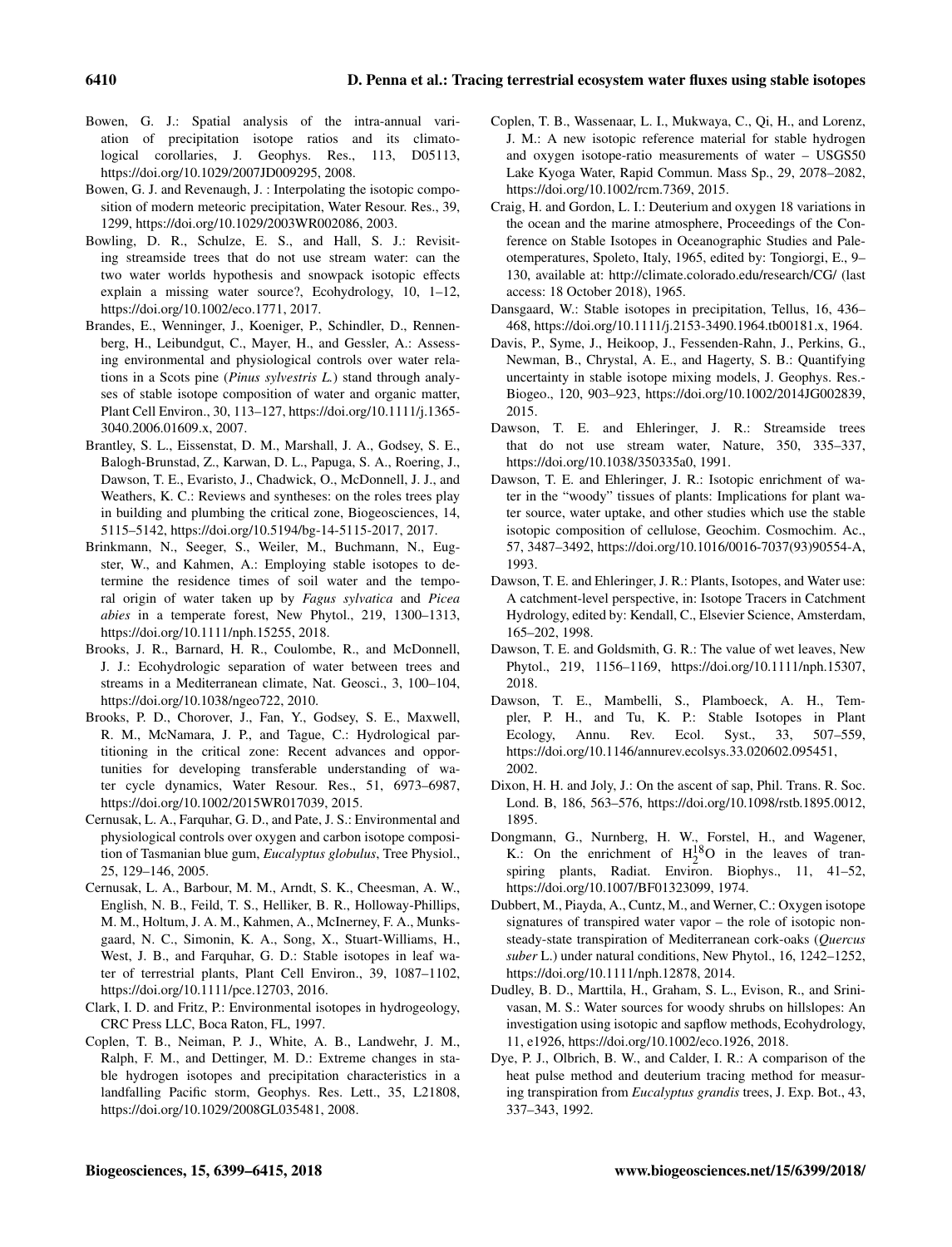- Ehleringer, J. R. and Dawson, T. E.: Water uptake by plants: perspectives from stable isotope composition, Plant Cell Environ., 15, 1073–1082, https://doi.org[/10.1111/j.1365-](https://doi.org/10.1111/j.1365-3040.1992.tb01657.x) [3040.1992.tb01657.x,](https://doi.org/10.1111/j.1365-3040.1992.tb01657.x) 1992.
- Eller, C. B., Lima, A. L., and Oliveira, R. S.: Foliar uptake of fog water and transport belowground alleviates drought effects in the cloud forest tree species, *Drimys brasiliensis*(Winteraceae), New Phytol., 199, 151–162, https://doi.org[/10.1111/nph.12248,](https://doi.org/10.1111/nph.12248) 2013.
- Ellsworth, P. Z. and Williams, D. G.: Hydrogen isotope fractionation during water uptake by woody xerophytes, Plant Soil, 291, 93–107, https://doi.org[/10.1007/s11104-006-9177-1,](https://doi.org/10.1007/s11104-006-9177-1) 2007.
- Evaristo, J. and McDonnell, J. J.: Prevalence and magnitude of groundwater use by vegetation: a global stable isotope meta-analysis, Sci. Rep.-UK, 7, 44110, https://doi.org[/10.1038/srep44110,](https://doi.org/10.1038/srep44110) 2017.
- Evaristo, J., Jasechko, S., and McDonnell, J. J.: Global separation of plant transpiration from groundwater and streamflow, Nature, 525, 91–94, https://doi.org[/10.1038/nature14983,](https://doi.org/10.1038/nature14983) 2015.
- Evaristo, J., McDonnell, J. J., and Clemens, J.: Plant source water apportionment using stable isotopes: A comparison of simple linear, two-compartment mixing model approaches, Hydrol. Process., 31, 3750–3758, https://doi.org[/10.1002/hyp.11233,](https://doi.org/10.1002/hyp.11233) 2017.
- Fischer, B. M. C., van Meerveld, H. J., and Seibert, J.: Spatial variability in the isotopic composition of rainfall in a small headwater catchment and its effect on hydrograph separation, J. Hydrol., 547, 755–769, https://doi.org[/10.1016/j.jhydrol.2017.01.045,](https://doi.org/10.1016/j.jhydrol.2017.01.045) 2017.
- Gaines, K. P., Stanley, J. W., Meinzer, F. C., McCulloh, K. A., Woodruff, D. R., Chen, W., Adams, T. S., Lin, H., and Eissenstat, D. M.: Reliance on shallow soil water in a mixedhardwood forest in central Pennsylvania, Tree Physiol., 36, 444– 458, https://doi.org[/10.1093/treephys/tpv113,](https://doi.org/10.1093/treephys/tpv113) 2016.
- Gaj, M., Kaufhold, S., Koeniger, P., Beyer, M., Weiler, M., and Himmelsbach, T.: Mineral mediated isotope fractionation of soil water, Rapid Commun. Mass Sp., 31, 269–280, https://doi.org[/10.1002/rcm.7787,](https://doi.org/10.1002/rcm.7787) 2017a.
- Gaj, M., Kaufhold, S., and McDonnell, J. J.: Potential limitation of cryogenic vacuum extractions and spiked experiments, Rapid Commun. Mass Sp., 31, 821–823, https://doi.org[/10.1002/rcm.7850,](https://doi.org/10.1002/rcm.7850) 2017b.
- Gat, J.: Oxygen and hydrogen isotopes in the hydrologic cycle, Annu. Rev. Earth Pl. Sc., 24, 225–262, https://doi.org[/10.1146/annurev.earth.24.1.225,](https://doi.org/10.1146/annurev.earth.24.1.225) 1996.
- Gat, J. R.: The isotopes of hydrogen and oxygen in precipitation, in: Handbook of environmental isotope geochemistry, Elsevier, Amsterdam (Netherlands), vol. 1, 21–47, 1980.
- Gat, J. R. and Gonfiantini, R.: Stable isotope hydrology: deuterium and oxygen-18 in the water cycle, International Atomic Energy Agency, Vienna (Austria), 339 pp., available at: [https://](https://inis.iaea.org/search/search.aspx?orig_q=RN:13677657) [inis.iaea.org/search/search.aspx?orig\\_q=RN:13677657](https://inis.iaea.org/search/search.aspx?orig_q=RN:13677657) (last access: 18 October 2018), 1981.
- Gehrels, J. C., Peeters, J. E. M., de Vries, J. J., and Dekkers, M.: The mechanism of soil water movement as inferred from <sup>18</sup>O stable isotope studies, Hydrolog. Sci. J., 43, 579–594, https://doi.org[/10.1080/02626669809492154,](https://doi.org/10.1080/02626669809492154) 1998.
- Geris, J., Tetzlaff, D., Mcdonnell, J., Anderson, J., Paton, G., and Soulsby, C.: Ecohydrological separation in wet, low energy northern environments? A preliminary assessment using differ-

ent soil water extraction techniques, Hydrol. Process., 29, 5139– 5152, https://doi.org[/10.1002/hyp.10603,](https://doi.org/10.1002/hyp.10603) 2015.

- Gessler, A., Ferrio, J. P., Hommel, R., Treydte, K., Werner, R. A., and Monson, R. K.: Stable isotopes in tree rings: towards a mechanistic understanding of isotope fractionation and mixing processes from the leaves to the wood, Tree Physiol., 34, 796–818, https://doi.org[/10.1093/treephys/tpu040,](https://doi.org/10.1093/treephys/tpu040) 2014.
- Goldsmith, G. R., Muñoz-Villers, L. E., Holwerda, F., McDonnell, J. J., Asbjornsen, H., and Dawson, T. E.: Stable isotopes reveal linkages among ecohydrological processes in a seasonally dry tropical montane cloud forest, Ecohydrology, 5, 779–790, https://doi.org[/10.1002/eco.268,](https://doi.org/10.1002/eco.268) 2012.
- Gralher, B., Herbstritt, B., Weiler, M., Wassenaar, L. I., and Stumpp, C.: Correcting for Biogenic Gas Matrix Effects on Laser-Based Pore Water-Vapor Stable Isotope Measurements, Vadose Zone J., 17, 170157, https://doi.org[/10.2136/vzj2017.08.0157,](https://doi.org/10.2136/vzj2017.08.0157) 2018.
- Grant, G. E. and Dietrich, W. E.: The frontier beneath our feet, Water Resour. Res., 53, 2605–2609, https://doi.org[/10.1002/2017WR020835,](https://doi.org/10.1002/2017WR020835) 2017.
- Grossiord, C., Granier, A., Ratcliffe, S., Bouriaud, O., Bruelheide, H., Checko, E., Forrester, D. I., Dawud, S. M., Finer, L., Pollastrini, M., Scherer-Lorenzen, M., Valladares, F., Bonal, D., and Gessler, A.: Tree diversity does not always improve resistance of forest ecosystems to drought, P. Natl. Acad. Sci USA, 111, 14812–14815, https://doi.org[/10.1073/pnas.1411970111,](https://doi.org/10.1073/pnas.1411970111) 2014.
- Haase, P., Pugnaire, F. I., Fernández, E. M., Puigdefábregas, J., Clark, S. C., and Incoll, L. D.: an investigation of rooting depth of the semiarid shrub Retama sphaerocarpa (L.) Boiss. by labelling of ground water with a chemical tracer, J. Hydrol., 177, 23–31, https://doi.org[/10.1016/0022-1694\(95\)02794-7,](https://doi.org/10.1016/0022-1694(95)02794-7) 1996.
- Helliker, B. R. and Ehleringer, J. R.: Grass blades as tree rings: environmentally induced changes in the oxygen isotope ratio of cellulose along the length of grass blades, New Phytol., 155, 417–424, https://doi.org[/10.1046/j.1469-8137.2002.00480.x,](https://doi.org/10.1046/j.1469-8137.2002.00480.x) 2002.
- Hsueh, Y.-H., Chambers, J. L., Krauss, K. W., Allen, S. T., and Keim, R. F.: Hydrologic exchanges and bald cypress water use on deltaic hummocks, Louisiana, USA, Ecohydrology, 9, 1452– 1463, https://doi.org[/10.1002/eco.1738,](https://doi.org/10.1002/eco.1738) 2016.
- Ikawa, R., Yamamoto, T., Shimada, J., and Shimizu, T.: Temporal variations of isotopic compositions in gross rainfall, throughfall, and stemflow under a Japanese cedar forest during a typhoon event, Hydrol. Res. Lett., 5, 32–36, https://doi.org[/10.3178/hrl.5.32,](https://doi.org/10.3178/hrl.5.32) 2011.
- Ingraham, N. L.: Isotopic Variations in Precipitation, in: Isotope Tracers in Catchment Hydrology, edited by: Kendall, C. and Mcdonnell, J. J., 87–118, Elsevier, Amsterdam, 1998.
- Jasechko, S., Perrone, D., Befus, K. M., Cardenas, B., Ferguson, G., Gleeson, T., Luijendijk, E., McDonnell, J. J., Taylor, R. G., Wada, Y., and Kirchner, J. W.: Global aquifers dominated by fossil groundwaters but wells vulnerable to modern contamination, Nat. Geosci., 10, 425–429, https://doi.org[/10.1038/NGEO2943,](https://doi.org/10.1038/NGEO2943) 2017.
- Kendall, C. and McDonnell, J. J.: Effect of intrastorm isotopic heterogeneities of rainfall, soil water, and groundwater on runoff modeling, IAHS-AISH P., 8, 41–48, 1993.
- Kendall, C. and McDonnell, J. J.: Isotope Tracers in Catchment Hydrology, Elsevier Sci. B.V., Amsterdam, 51–86, available at: <https://wwwrcamnl.wr.usgs.gov/isoig/isopubs/itchinfo.html> (last access: 18 October 2018), 1998.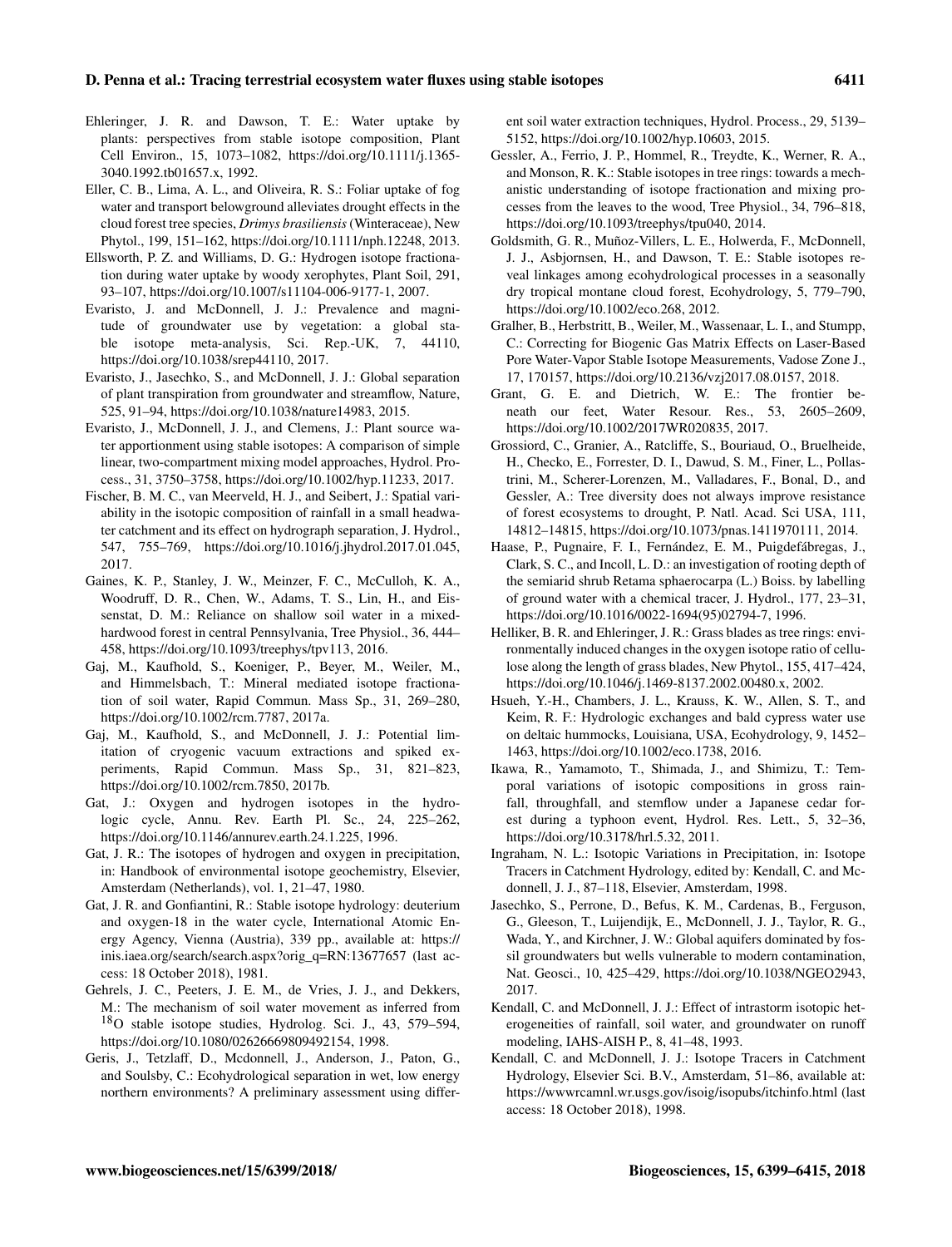- Kitanidis, P. K.: Persistent questions of heterogeneity, uncertainty, and scale in subsurface flow and transport, Water Resour. Res., 51, 5888–5904, https://doi.org[/10.1002/2015WR017639,](https://doi.org/10.1002/2015WR017639) 2015.
- Kline, J. R., Reed, K. L., Waring, R. H., and Stewart, M. L.: Field measurement of transpiration in douglas-fir, J. Appl. Ecol., 13, 273–283, https://doi.org[/10.2307/2401947,](https://doi.org/10.2307/2401947) 1976.
- Knighton, J., Saia, S. M., Morris, C. K., Archiblad, J. A., and Walter, M. T.: Ecohydrologic Considerations for Modeling of Stable Water Isotopes in a Small Intermittent Watershed, Hydrol. Process., 31, 2438–2452, https://doi.org[/10.1002/hyp.11194,](https://doi.org/10.1002/hyp.11194) 2017.
- Koeniger, P., Hubbart, J. A., Link, T., and Marshall, J. D.: Isotopic variation of snow cover and streamflow in response to changes in canopy structure in a snow-dominated mountain catchment, Hydrol. Process., 22, 557–566, https://doi.org[/10.1002/hyp.6967,](https://doi.org/10.1002/hyp.6967) 2008.
- Koeniger, P., Leibundgut, C., Link, T., and Marshall, J. D.: Stable isotopes applied as water tracers in column and field studies, Org. Geochem., 41, 31–40, https://doi.org[/10.1016/j.orggeochem.2009.07.006,](https://doi.org/10.1016/j.orggeochem.2009.07.006) 2010.
- Koeniger, P., Marshall, J. D., Link, T., and Mulch, A.: An inexpensive, fast, and reliable method for vacuum extraction of soil and plant water for stable isotope analyses by mass spectrometry, Rapid Commun. Mass Sp., 25, 3041–3048, https://doi.org[/10.1002/rcm.5198,](https://doi.org/10.1002/rcm.5198) 2011.
- Kool, D. M., Wrage, N., Oenema, O., Dolfing, J., and Van Groenigen, J. W.: Oxygen exchange between (de)nitrification intermediates and H2O and its implications for source determination of NO<sup>3−</sup> and N<sub>2</sub>O: a review, Rapid Commun. Mass Sp., 21, 3569– 3578, https://doi.org[/10.1002/rcm.3249,](https://doi.org/10.1002/rcm.3249) 2007.
- Kulmatiski, A., Beard, K. H., Verweij, R. J. T., and February, E. C.: A depth-controlled tracer technique measures vertical, horizontal and temporal patterns of water use by trees and grasses in a subtropical savanna, New Phytol., 188, 199–209, https://doi.org[/10.1111/j.1469-8137.2010.03338.x,](https://doi.org/10.1111/j.1469-8137.2010.03338.x) 2010.
- Kuppel, S., Tetzlaff, D., Maneta, M. P., and Soulsby, C.: EcH2Oiso 1.0: water isotopes and age tracking in a process-based, distributed ecohydrological model, Geosci. Model Dev., 11, 3045– 3069, https://doi.org[/10.5194/gmd-11-3045-2018,](https://doi.org/10.5194/gmd-11-3045-2018) 2018.
- Landon, M. K., Delin, G. N., Komor, S. C., and Regan, C. P.: Comparison of the stable-isotopic composition of soil water collected from suction lysimeters, wick samplers, and cores in a sandy unsaturated zone, J. Hydrol., 224, 45–54, https://doi.org[/10.1016/S0022-1694\(99\)00120-1,](https://doi.org/10.1016/S0022-1694(99)00120-1) 1999.
- Lark, R. M.: Towards soil geostatistics, Spat. Stat.-Neth., 1, 92–99, https://doi.org[/10.1016/j.spasta.2012.02.001,](https://doi.org/10.1016/j.spasta.2012.02.001) 2012a.
- Lark, R. M.: Distinguishing spatially correlated random variation in soil from a "pure nugget" process, Geoderma, 185–186, 102– 109, https://doi.org[/10.1016/j.geoderma.2012.03.029,](https://doi.org/10.1016/j.geoderma.2012.03.029) 2012b.
- Lehmann, M. M., Gamarra, B., Kahmen, A., Siegwolf, R. T. W., and Saurer, M.: Oxygen isotope fractionations across individual leaf carbohydrates in grass and tree species:  $\delta^{18}$ O of individual leaf carbohydrates, Plant Cell Environ., 40, 1658–1670, https://doi.org[/10.1111/pce.12974,](https://doi.org/10.1111/pce.12974) 2017.
- Lin, Y. and Horita, J.: An experimental study on isotope fractionation in a mesoporous silica-water system with implications for vadose-zone hydrology, Geochim. Cosmochim. Ac., 184, 257– 271, https://doi.org[/10.1016/j.gca.2016.04.029,](https://doi.org/10.1016/j.gca.2016.04.029) 2016.
- Lin, Y., Horita, J., and Abe, O.: Adsorption isotope effects of water on mesoporous silica and alumina with implications for the land-

vegetation-atmosphere system, Geochim. Cosmochim. Ac., 223, 520–536, https://doi.org[/10.1016/j.gca.2017.12.021,](https://doi.org/10.1016/j.gca.2017.12.021) 2018.

- Lintern, M., Anand, R., Ryan, C., and Paterson, D.: Natural gold particles in Eucalyptus leaves and their relevance to exploration for buried gold deposits, Nat. Commun., 4, 2274, https://doi.org[/10.1038/ncomms3614,](https://doi.org/10.1038/ncomms3614) 2013.
- Martín-Gómez, P., Barbeta, A., Voltas, J., Penuelas, J., Dennis, K., Palacio, S., Dawson, T. E., and Ferrio, J. P.: Isotoperatio infrared spectroscopy: a reliable tool for the investigation of plant-water sources?, New Phytol., 207, 914–927, https://doi.org[/10.1111/nph.13376,](https://doi.org/10.1111/nph.13376) 2015.
- Martín-Gómez, P., Serrano, L., Ferrio, J. P., and Cernusak, L.: Short-term dynamics of evaporative enrichment of xylem water in woody stems: Implications for ecohydrology, Tree Physiol., 37, 511–522, https://doi.org[/10.1093/treephys/tpw115,](https://doi.org/10.1093/treephys/tpw115) 2016.
- McCutcheon, R. J., McNamara, J. P., Kohn, M. J., and Evans, S. L.: An evaluation of the ecohydrological separation hypothesis in a semiarid catchment, Hydrol. Process., 31, 783–799, https://doi.org[/10.1002/hyp.11052,](https://doi.org/10.1002/hyp.11052) 2017.
- McDonnell, J. J.: The two water worlds hypothesis: ecohydrological separation of water between streams and trees?, WIRES Water, 1, 323–329, https://doi.org[/10.1002/wat2.1027,](https://doi.org/10.1002/wat2.1027) 2014.
- McDonnell, J. J., Sivapalan, M., Vaché, K., Dunn, S., Grant, G., Haggerty, R., Hinz, C., Hooper, R., Kirchner, J., Roderick, M. L., Selker, J., and Weiler, M.: Moving beyond heterogeneity and process complexity: A new vision for watershed hydrology, Water Resour. Res., 43, W07301, https://doi.org[/10.1029/2006WR005467,](https://doi.org/10.1029/2006WR005467) 2007.
- Meinzer, F. C., Brooks, J. R., Domec, J. C., Gartner, B. L., Warren, J. M., Woodruff, D. R., and Shaw, D. C.: Dynamics of water transport and storage in conifers studied with deuterium and heat tracing techniques, Plant Cell Environ., 29, 105–114, https://doi.org[/10.1111/j.1365-3040.2005.01404.x,](https://doi.org/10.1111/j.1365-3040.2005.01404.x) 2006.
- Millar, C., Pratt, D., Schneider, D., and McDonnell, J. J.: A Comparison of Extraction Systems for Plant Water Stable Isotope Analysis, Rapid Commun. Mass Sp., 32, 1031–1044, https://doi.org[/10.1002/rcm.8136,](https://doi.org/10.1002/rcm.8136) 2018.
- Munksgaard, N. C., Wurster, C. M., Bass, A., and Bird, M. I.: Extreme short-term stable isotope variability revealed by continuous rainwater analysis, Hydrol. Process., 26, 3630–3634, https://doi.org[/10.1002/hyp.9505,](https://doi.org/10.1002/hyp.9505) 2012.
- Newberry, S. L., Nelson, D. B., and Kahmen, A.: Cryogenic vacuum artifacts do not affect plant water-uptake studies using stable isotope analysis, Ecohydrology, 10, e1892, https://doi.org[/10.1002/eco.1892,](https://doi.org/10.1002/eco.1892) 2017.
- OECD: OECD Environmental Outlook to 2050: The Consequences of Inaction, 353 pp., https://doi.org[/10.1787/9789264122246-en,](https://doi.org/10.1787/9789264122246-en) 2012.
- Oerter, E., Finstad, K., Schaefer, J., Goldsmith, G. R., Dawson, T., and Amundson, R.: Oxygen isotope fractionation effects in soil water via interaction with cations (Mg, Ca, K, Na) adsorbed to phyllosilicate clay minerals, J. Hydrol., 515, 1–9, https://doi.org[/10.1016/j.jhydrol.2014.04.029,](https://doi.org/10.1016/j.jhydrol.2014.04.029) 2014.
- Oerter, E. J. and Bowen, G.: In situ monitoring of H and O stable isotopes in soil water reveals ecohydrologic dynamics in managed soil systems, Ecohydrology, 10, e1841, https://doi.org[/10.1002/eco.1841,](https://doi.org/10.1002/eco.1841) 2017.
- Oerter, E. J., Perelet, A., Pardyjak, E., and Bowen, G.: Membrane inlet laser spectroscopy to measure H and O stable iso-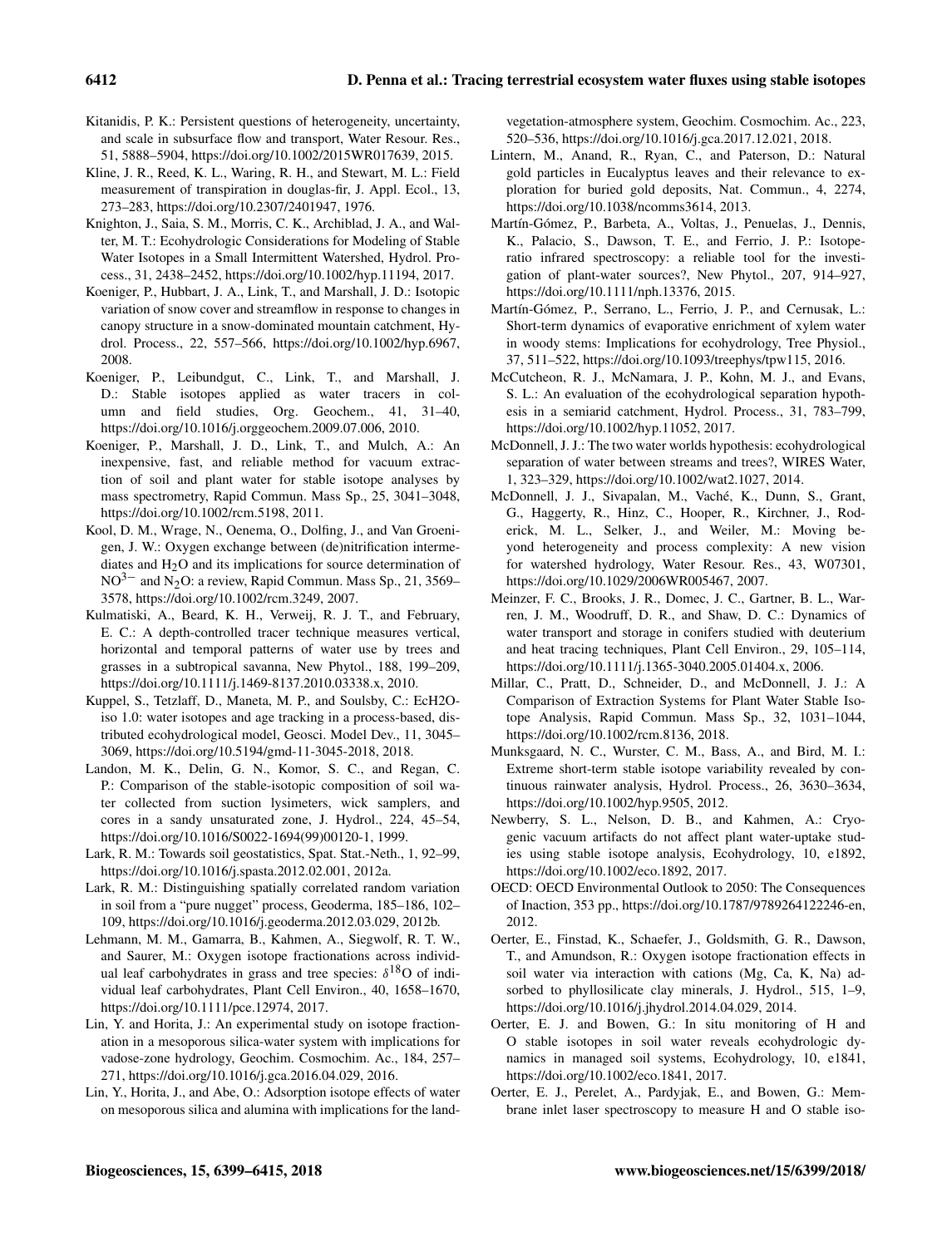tope compositions of soil and sediment pore water with high sample throughput, Rapid Commun. Mass Sp., 31, 75–84, https://doi.org[/10.1002/rcm.7768,](https://doi.org/10.1002/rcm.7768) 2017.

- Orlowski, N., Frede, H.-G., Brüggemann, N., and Breuer, L.: Validation and application of a cryogenic vacuum extraction system for soil and plant water extraction for isotope analysis, J. Sens. Sens. Syst., 2, 179–193, https://doi.org[/10.5194/jsss-2-179-2013,](https://doi.org/10.5194/jsss-2-179-2013) 2013.
- Orlowski, N., Breuer, L., and McDonnell, J. J.: Critical issues with cryogenic extraction of soil water for stable isotope analysis, Ecohydrology, 9, 3–10, https://doi.org[/10.1002/eco.1722,](https://doi.org/10.1002/eco.1722) 2016a.
- Orlowski, N., Pratt, D. L., and McDonnell, J. J.: Intercomparison of soil pore water extraction methods for stable isotope analysis, Hydrol. Process., 30, 3434–3449, https://doi.org[/10.1002/hyp.10870,](https://doi.org/10.1002/hyp.10870) 2016b.
- Orlowski, N., Breuer, L., Angeli, N., Boeckx, P., Brumbt, C., Cook, C. S., Dubbert, M., Dyckmans, J., Gallagher, B., Gralher, B., Herbstritt, B., Hervé-Fernández, P., Hissler, C., Koeniger, P., Legout, A., Macdonald, C. J., Oyarzún, C., Redelstein, R., Seidler, C., Siegwolf, R., Stumpp, C., Thomsen, S., Weiler, M., Werner, C., and McDonnell, J. J.: Inter-laboratory comparison of cryogenic water extraction systems for stable isotope analysis of soil water, Hydrol. Earth Syst. Sci., 22, 3619–3637, https://doi.org[/10.5194/hess-22-3619-2018,](https://doi.org/10.5194/hess-22-3619-2018) 2018a.
- Orlowski, N., Winkler, A., McDonnell, J. J., and Breuer, L.: A simple greenhouse experiment to explore the effect of cryogenic water extraction for tracing plant source water, Ecohydrology, 11, e1967, https://doi.org[/10.1002/eco.1967,](https://doi.org/10.1002/eco.1967) 2018b.
- Oshun, J., Dietrich, W. E., Dawson, T. E., and Fung, I.: Dynamic, structured heterogeneity of water isotopes inside hillslopes, Water Resour. Res., 52, 164-189, https://doi.org[/10.1002/2015WR017485,](https://doi.org/10.1002/2015WR017485) 2016.
- Pangle, L. A., Klaus, J., Berman, E. S. F., Gupta, M., and McDonnell, J. J.: A new multisource and high-frequency approach to measuring δ2H and δ18O in hydrological field studies, Water Resour. Res., 49, 7797–7803, https://doi.org[/10.1002/2013WR013743,](https://doi.org/10.1002/2013WR013743) 2013.
- Penna, D., Stenni, B., Šanda, M., Wrede, S., Bogaard, T. A., Gobbi, A., Borga, M., Fischer, B. M. C., Bonazza, M., and Chárová, Z.: On the reproducibility and repeatability of laser absorption spectroscopy measurements for  $\delta^2$ H and  $\delta^{18}$ O isotopic analysis, Hydrol. Earth Syst. Sci., 14, 1551–1566, https://doi.org[/10.5194/hess-14-1551-2010,](https://doi.org/10.5194/hess-14-1551-2010) 2010.
- Penna, D., Stenni, B., Šanda, M., Wrede, S., Bogaard, T. A., Michelini, M., Fischer, B. M. C., Gobbi, A., Mantese, N., Zuecco, G., Borga, M., Bonazza, M., Sobotková, M., Cejková, B., and Wassenaar, L. I.: Technical Note: Evaluation of between-sample memory effects in the analysis of  $\delta^2$ H and  $\delta^{18}$ O of water samples measured by laser spectroscopes, Hydrol. Earth Syst. Sci., 16, 3925–3933, https://doi.org[/10.5194/hess-16-3925-2012,](https://doi.org/10.5194/hess-16-3925-2012) 2012.
- Penna, D., Oliviero, O., Assendelft, R., Zuecco, G., Tromp-Meerveld, I., Anfodillo, T., Carraro, V., Borga, M., and Dalla Fontana, G.: Tracing the water sources of trees and streams: isotopic analysis in a small pre-alpine catchment, Procedia Environ. Sci., 19, 106–112, https://doi.org[/10.1016/j.proenv.2013.06.012,](https://doi.org/10.1016/j.proenv.2013.06.012) 2013.
- Pettit, N. E. and Froend, R. H.: How important is groundwater availability and stream perenniality to riparian and

floodplain tree growth?, Hydrol. Process., 32, 1502-1514, https://doi.org[/10.1002/hyp.11510,](https://doi.org/10.1002/hyp.11510) 2018.

- Pfister, L. and Kirchner, J. W.: Debates—Hypothesis testing in hydrology: Theory and practice, Water Resour. Res., 53, 1792– 1798, https://doi.org[/10.1002/2016WR020116,](https://doi.org/10.1002/2016WR020116) 2017.
- Phillips, D. L. and Gregg, J. W.: Uncertainty in source partitioning using stable isotopes, Oecologia, 127, 171–179, https://doi.org[/10.1007/s004420000578,](https://doi.org/10.1007/s004420000578) 2001.
- Priyadarshini, K. V. R., Prins, H. H. T., Bie, S., Heitkönig, I. M. A., Woodborne, S., Gort, G., Kirkman, K., Ludwig, F., Dawson, T. E., and Kroon, H.: Seasonality of hydraulic redistribution by trees to grasses and changes in their water-source use that change tree–grass interactions, Ecohydrology, 9, 218–228, https://doi.org[/10.1002/eco.1624,](https://doi.org/10.1002/eco.1624) 2016.
- Rinaldo, A., Benettin, P., Harman, C. J., Hrachowitz, M., McGuire, K. J., van der Velde, Y., Bertuzzo, E., and Botter, G.: Storage selection functions: A coherent framework for quantifying how catchments store and release water and solutes, Water Resour. Res., 51, 4840–4847, https://doi.org[/10.1002/2015WR017273,](https://doi.org/10.1002/2015WR017273) 2015.
- Rothfuss, Y. and Javaux, M.: Reviews and syntheses: Isotopic approaches to quantify root water uptake: a review and comparison of methods, Biogeosciences, 14, 2199–2224, https://doi.org[/10.5194/bg-14-2199-2017,](https://doi.org/10.5194/bg-14-2199-2017) 2017.
- Rozanski, K., Araguás-Araguás, L., and Gonfiantini, R.: Isotopic Patterns in Modern Global Precipitation, in: Climate Change in Continental Isotopic Records,American Geophysical Union (AGU), 1–36, 2013.
- Rücker, A., Zappa, M., Boss, S., and von Freyberg, J.: An optimized snowmelt lysimeter system for monitoring melt rates and collecting samples for stable water isotope analysis, J. Hydrol. Hydromech., 67, 1–12, https://doi.org[/10.2478/johh-2018-0007,](https://doi.org/10.2478/johh-2018-0007) 2019.
- Scheliga, B., Tetzlaff, D., Nuetzmann, G., and Soulsby, C.: Groundwater isoscapes in a montane headwater catchment show dominance of well-mixed storage, Hydrol. Process., 31, 3504–3519, https://doi.org[/10.1002/hyp.11271,](https://doi.org/10.1002/hyp.11271) 2017.
- Schwendenmann, L., Pendall, E., Sanchez-Bragado, R., Kunert, N., and Hölscher, D.: Tree water uptake in a tropical plantation varying in tree diversity: interspecific differences, seasonal shifts and complementarity, Ecohydrology, 8, 1–12, https://doi.org[/10.1002/eco.1479,](https://doi.org/10.1002/eco.1479) 2015.
- Singer, M. B., Sargeant, C. I., Piégay, H., Riquier, J., Wilson, R. J. S., and Evans, C. M.: Floodplain ecohydrology: Climatic, anthropogenic, and local physical controls on partitioning of water sources to riparian trees, Water Resour. Res., 50, 4490–4513, https://doi.org[/10.1002/2014WR015581,](https://doi.org/10.1002/2014WR015581) 2014.
- Smith, A. A., Welch, C., and Stadnyk, T. A.: Assessing the seasonality and uncertainty in evapotranspiration partitioning using a tracer-aided model, J. Hydrol., 560, 595–613, https://doi.org[/10.1016/j.jhydrol.2018.03.036,](https://doi.org/10.1016/j.jhydrol.2018.03.036) 2018.
- Sprenger, M., Herbstritt, B., and Weiler, M.: Established methods and new opportunities for pore water stable isotope analysis, Hydrol. Process., 29, 5174–5192, https://doi.org[/10.1002/hyp.10643,](https://doi.org/10.1002/hyp.10643) 2015.
- Sprenger, M., Leistert, H., Gimbel, K., and Weiler, M.: Illuminating hydrological processes at the soil-vegetation-atmosphere interface with water stable isotopes, Rev. Geophys., 54, 674–704, https://doi.org[/10.1002/2015RG000515,](https://doi.org/10.1002/2015RG000515) 2016.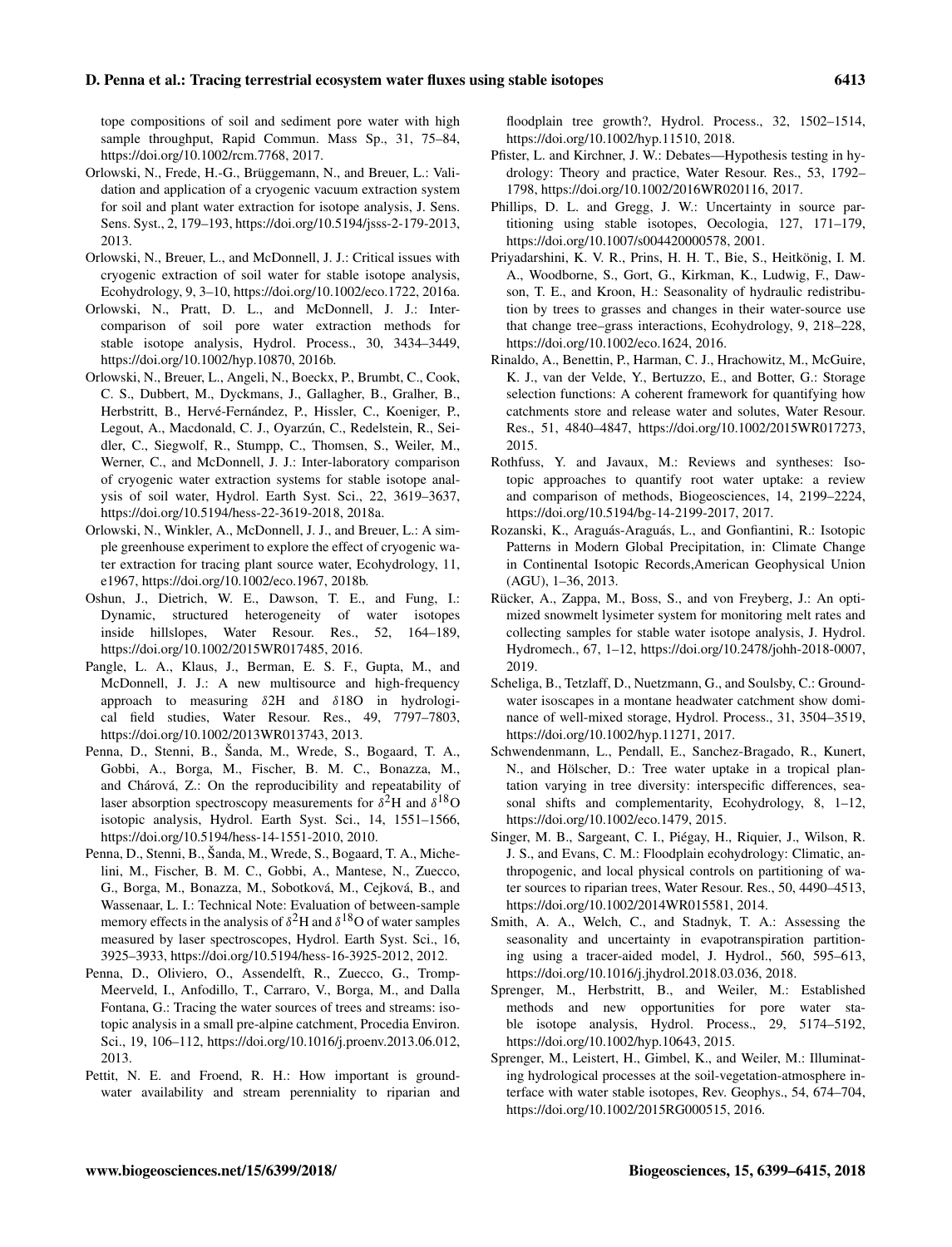- Sprenger, M., Tetzlaff, D., and Soulsby, C.: Soil water stable isotopes reveal evaporation dynamics at the soil–plant–atmosphere interface of the critical zone, Hydrol. Earth Syst. Sci., 21, 3839– 3858, https://doi.org[/10.5194/hess-21-3839-2017,](https://doi.org/10.5194/hess-21-3839-2017) 2017.
- Sprenger, M., Tetzlaff, D., Buttle, J., Laudon, H., and Soulsby, C.: Water ages in the critical zone of long-term experimental sites in northern latitudes, Hydrol. Earth Syst. Sci., 22, 3965–3981, https://doi.org[/10.5194/hess-22-3965-2018,](https://doi.org/10.5194/hess-22-3965-2018) 2018a.
- Sprenger, M., Tetzlaff, D., Buttle, J. M., Laudon, H., Leistert, H., Mitchell, C. P. J., Snelgrove, J., Weiler, M., and Soulsby, C.: Measuring and modelling stable isotopes of mobile and bulk soil water, Vadose Zone J., 17, 170149, https://doi.org[/10.2136/VZJ2017.08.0149,](https://doi.org/10.2136/VZJ2017.08.0149) 2018b.
- Sprenger, M., Tetzlaff, D., Buttle, J., Carey, S. K., McNamara, J. P., Laudon, H., Shatilla, N. J., and Soulsby, C.: Storage, mixing, and fluxes of water in the critical zone across northern environments inferred by stable isotopes of soil water, Hydrol. Process., 32, 1720–1737, https://doi.org[/10.1002/hyp.13135,](https://doi.org/10.1002/hyp.13135) 2018c.
- Stahl, C., Hérault, B., Rossi, V., Burban, B., Bréchet, C. and Bonal, D.: Depth of soil water uptake by tropical rainforest trees during dry periods: Does tree dimension matter?, Oecologia, 173, 1191– 1201, https://doi.org[/10.1007/s00442-013-2724-6,](https://doi.org/10.1007/s00442-013-2724-6) 2013.
- Steppe, K., Sterck, F., and Deslauriers, A.: Diel growth dynamics in tree stems: linking anatomy and ecophysiology, Trends Plant Sci., 20, 335–343, https://doi.org[/10.1016/j.tplants.2015.03.015,](https://doi.org/10.1016/j.tplants.2015.03.015) 2015.
- Stumpp, C. and Maloszewski, P.: Quantification of preferential flow and flow heterogeneities in an unsaturated soil planted with different crops using the environmental isotope delta O-18, J. Hydrol., 394, 407–415, https://doi.org[/10.1016/j.jhydrol.2010.09.014,](https://doi.org/10.1016/j.jhydrol.2010.09.014) 2010.
- Stumpp, C., Maloszewski, P., Stichler, W., and Maciejewski, S.: Quantification of the heterogeneity of the unsaturated zone based on environmental deuterium observed in lysimeter experiments, Hydrolog. Sci. J., 52, 748–762, https://doi.org[/10.1623/hysj.52.4.748,](https://doi.org/10.1623/hysj.52.4.748) 2007.
- Taylor, S., Feng, X., Kirchner, J. W., Renshaw, C., Klaue, B., and Osterhuber, R.: Isotopic evolution of a seasonal snowpack and its melt, Water Resour. Res., 37, 759–769, 2001.
- Thoma, M., Frentress, J., Tagliavini, M., and Scandellari, F.: Comparison of pore water samplers and cryogenic distillation under laboratory and field conditions for soil water stable isotope analysis, Isot. Environ. Healt. S., 54, 403–417, https://doi.org[/10.1080/10256016.2018.1437034,](https://doi.org/10.1080/10256016.2018.1437034) 2018.
- Treydte, K., Boda, S., Graf Pannatier, E., Fonti, P., Frank, D., Ullrich, B., Saurer, M., Siegwolf, R., Battipaglia, G., Werner, W., and Gessler, A.: Seasonal transfer of oxygen isotopes from precipitation and soil to the tree ring: source water versus needle water enrichment, New Phytol., 202, 772–783, https://doi.org[/10.1111/nph.12741,](https://doi.org/10.1111/nph.12741) 2014.
- Troch, P. A., Carrillo, G. A., Heidbüchel, I., Rajagopal, S., Switanek, M., Volkmann, T. H. M., and Yaeger, M.: Dealing with landscape heterogeneity in watershed hydrology: A review of recent progress toward new hydrological theory, Geogr. Compass, 3, 375–392, https://doi.org[/10.1111/j.1749-8198.2008.00186.x,](https://doi.org/10.1111/j.1749-8198.2008.00186.x) 2009.
- Trujillo, E., Ramírez, J. A., and Elder, K. J.: Scaling properties and spatial organization of snow depth fields in sub-alpine

forest and alpine tundra, Hydrol. Process., 23, 1575–1590, https://doi.org[/10.1002/hyp.7270,](https://doi.org/10.1002/hyp.7270) 2009.

- Ubierna, N., Kumar, A. S., Cernusak, L. A., Pangle, R. E., Gag, P. J., and Marshall, J. D.: Storage and transpiration have negligible effects on  $\delta^{13}$ C of stem CO<sub>2</sub> efflux in large conifer trees, Tree Physiol., 29, 1563–1574, https://doi.org[/10.1093/treephys/tpp089,](https://doi.org/10.1093/treephys/tpp089) 2009.
- Uhlenbrook, S. and Hoeg, S.: Quantifying uncertainties in tracer-based hydrograph separations: a case study for two- , three- and five-component hydrograph separations in a mountainous catchment, Hydrol. Process., 17, 431–453, https://doi.org[/10.1002/hyp.1134,](https://doi.org/10.1002/hyp.1134) 2003.
- van der Ent, R. J. and Tuinenburg, O. A.: The residence time of water in the atmosphere revisited, Hydrol. Earth Syst. Sci., 21, 779–790, https://doi.org[/10.5194/hess-21-779-2017,](https://doi.org/10.5194/hess-21-779-2017) 2017.
- van der Velde, Y., Heidbüchel, I., Lyon, S. W., Nyberg, L., Rodhe, A., Bishop, K., and Troch, P. A.: Consequences of mixing assumptions for time-variable travel time distributions, Hydrol. Process., 29, 3460–3474, https://doi.org[/10.1002/hyp.10372,](https://doi.org/10.1002/hyp.10372) 2015.
- Vargas, A. I., Schaffer, B., Yuhong, L., and Sternberg, L. da S. L.: Testing plant use of mobile vs immobile soil water sources using stable isotope experiments, New Phytol., 215, 582–594, https://doi.org[/10.1111/nph.14616,](https://doi.org/10.1111/nph.14616) 2017.
- Vitvar, T., Aggarwal, P. K., and McDonnell, J. J.: A review of Isotope Applications in Catchment Hydrology, in: Isotopes in the water cycle: past, present and future of a developing science, edited by: Aggarwal, P. K., Gat, J. R., and Froehlich, K. F., Springer, The Netherlands, 151–169, 2005.
- Volkmann, T. H. M. and Weiler, M.: Continual in situ monitoring of pore water stable isotopes in the subsurface, Hydrol. Earth Syst. Sci., 18, 1819–1833, https://doi.org[/10.5194/hess-18-1819-2014,](https://doi.org/10.5194/hess-18-1819-2014) 2014.
- Volkmann, T. H. M., Kühnhammer, K., Herbstritt, B., Gessler, A., and Weiler, M.: A method for in situ monitoring of the isotope composition of tree xylem water using laser spectroscopy, Plant Cell Environ., 39, 2055–2063, https://doi.org[/10.1111/pce.12725,](https://doi.org/10.1111/pce.12725) 2016a.
- Volkmann, T. H. M., Haberer, K., Gessler, A., and Weiler, M.: Highresolution isotope measurements resolve rapid ecohydrological dynamics at the soil-plant interface, New Phytol., 210, 839–849, https://doi.org[/10.1111/nph.13868,](https://doi.org/10.1111/nph.13868) 2016b.
- von Freyberg, J., Studer, B., and Kirchner, J. W.: A lab in the field: high-frequency analysis of water quality and stable isotopes in stream water and precipitation, Hydrol. Earth Syst. Sci., 21, 1721–1739, https://doi.org[/10.5194/hess-21-1721-2017,](https://doi.org/10.5194/hess-21-1721-2017) 2017.
- Wang, L., Caylor, K. K., Villegas, J. C., Barron-Gafford, G. A., Breshears, D. D., and Huxman, T. E.: Partitioning evapotranspiration across gradients of woody plant cover: Assessment of a stable isotope technique, Geophys. Res. Lett., 37, L09401, https://doi.org[/10.1029/2010GL043228,](https://doi.org/10.1029/2010GL043228) 2010.
- Waring, R. H. and Running, S. W.: Sapwood water storage: its contribution to transpiration and effect upon water conductance through the stems of old-growth Douglas-fir, Plant Cell Environ., 1, 131–140, https://doi.org[/10.1111/j.1365-](https://doi.org/10.1111/j.1365-3040.1978.tb00754.x) [3040.1978.tb00754.x,](https://doi.org/10.1111/j.1365-3040.1978.tb00754.x) 1978.
- Wassenaar, L. I., Terzer-Wassmuth, S., Douence, C., Araguas-Araguas, L., Aggarwal, P. K., and Coplen, T. B.: Seeking excellence: An evaluation of 235 international laboratories con-